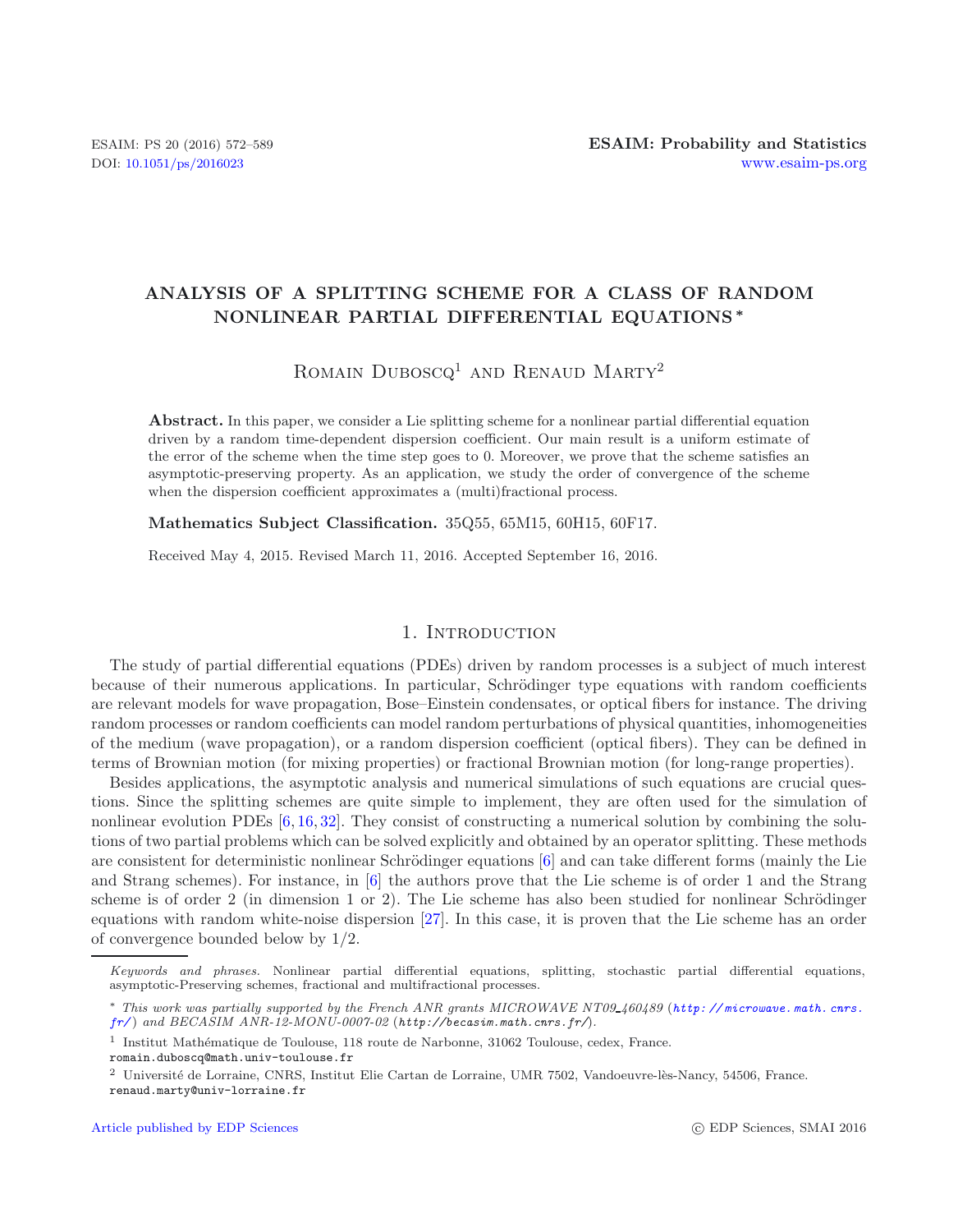In addition to convergence, a property of great importance for a numerical scheme is the asymptoticpreserving property. It can be described as follows. Let  $\{u^{\varepsilon}\}_{{\varepsilon}>0}$  be the solutions of a family of problems such that  $\lim_{\varepsilon\to 0} u^{\varepsilon} = u^0$ , and  $\{u^{\varepsilon,h}\}_{{\varepsilon\geq 0}}$  the family of numerical solutions approximating  $\{u^{\varepsilon}\}_{{\varepsilon\geq 0}}$  for a time-step  $h > 0$  and obtained from a numerical scheme. We say that the given numerical scheme is asymptotic-preserving if  $u^{\varepsilon,h}$  approximates  $u^{\varepsilon}$  independently of  $\varepsilon$  and  $\lim_{\varepsilon\to 0} u^{\varepsilon,h} = u^{0,h}$ . There exists a lot of works dealing with Asymptotic-Preserving (AP) property in various problems (for instance [\[4](#page-16-1), [10,](#page-17-3) [13,](#page-17-4) [19,](#page-17-5) [23](#page-17-6), [25](#page-17-7)]). In particular for splitting schemes for Schrödinger and/or random equations, we mention for instance  $[2, 3, 7, 21, 27]$  $[2, 3, 7, 21, 27]$  $[2, 3, 7, 21, 27]$  $[2, 3, 7, 21, 27]$  $[2, 3, 7, 21, 27]$  $[2, 3, 7, 21, 27]$  $[2, 3, 7, 21, 27]$  $[2, 3, 7, 21, 27]$  $[2, 3, 7, 21, 27]$  $[2, 3, 7, 21, 27]$ .

In this paper we consider a nonlinear PDE driven by a general random process with continuous sample paths. We analyze a Lie splitting scheme for this equation. We prove that the scheme converges and we establish a uniform error bound in terms of the sample paths of the driving process. The form of this error bound and a continuity theorem are then used to establish a general asymptotic-preserving property for the scheme. These results are then applied to nonlinear PDEs driven by processes approximating fractional and multifractional processes. This generalizes results of [\[27](#page-17-2)] dealing with processes approximating a Brownian motion.

In Section 2, we introduce the setting and study the order of convergence of the splitting scheme and we establish the AP property and study equations driven by processes approximating (multi)fractional processes in Section 3. Section 4 is dedicated to the proofs of the results of Section 2.

### **Notation**

For a measurable space E and a normed space F, we denote by  $L^2(E,F)$  the space of the square integrable functions from E to F. For the sake of clearness, we denote by  $L^2$  the space  $L^2(\mathbb{R}, \mathbb{C})$ . For every  $p \in \mathbb{N}^*$ , we introduce  $H^p$  as the Sobolev space of the square integrable functions from  $\mathbb R$  to  $\mathbb C$  such that the first p derivatives are square integrable. We consider  $\|\cdot\|_{L^2}$ ,  $\|\cdot\|_{H^1}$ ,  $\|\cdot\|_{H^2}$ , ..., as their associated norms. For every function  $v \in L^2$ , we denote the Fourier transform of v by  $\mathcal{F}(v)$  or  $\mathcal{F}_x(v(x))$ : for every  $\xi \in \mathbb{R}$ ,

$$
\mathcal{F}(v)(\xi) = \mathcal{F}_x(v(x))(\xi) = \frac{1}{\sqrt{2\pi}} \int_{\mathbb{R}} e^{ix\xi} v(x) dx.
$$

We recall that  $||v||_{L^2} = ||\mathcal{F}(v)||_{L^2}$  and if  $v \in H^1$ , then  $\mathcal{F}_x(iv'(x))(\xi) = \xi \mathcal{F}_x(v(x))(\xi)$ . For every function  $w \in L^2$ , we denote the inverse Fourier transform of w by  $\mathcal{F}^{-1}(w)$  or  $\mathcal{F}^{-1}_{\xi}(w(\xi))$ .<br>Throughout the paper all the random variables are defined on a proba

Throughout the paper, all the random variables are defined on a probability space  $(\Omega, \mathcal{T}, \mathbb{P})$ , the corresponding expectation being E.

When considering a Lipschitz function g, we designate by  $||g||_{Lip}$  its Lipschitz constant.

Finally, for every  $k \in \mathbb{N}^*$ , we denote by  $\mathcal{B}_k$  the set of functions  $g : \mathbb{R} \to \mathbb{R}$  such that g is k times differentiable and  $g'$ ,  $g^{(2)}$ , ..., and  $g^{(k)}$  are bounded.

### 2. Main results

#### **2.1. Nonlinear PDE with random dispersion**

Let  $t_0$  and T such that  $0 < t_0 < T < \infty$ . We consider the following nonlinear PDE with random dispersion written in differential form:

$$
u(t,x) = u_{t_0}(x) + i \int_{t_0}^t P\left(i\frac{\partial}{\partial x}\right)u(\theta,x) \circ dW(\theta) + \int_{t_0}^t g(u(\theta,x))d\theta, \quad (t,x) \in [t_0,T] \times \mathbb{R}.
$$
 (2.1)

<span id="page-1-0"></span>The function  $u_{t_0}$  is the initial condition at  $t_0$ . The function g is the nonlinear function such that  $g(0) = 0$  and whose other assumptions we precise later. The notation W designates a continuous stochastic process, which can be eventually a deterministic function; P is a polynomial with real coefficients and its degree is denoted by  $\delta_P$  or  $\delta$  when there is no ambiguity. The symbol  $\circ$  is explained below (Rem. [2.1\)](#page-2-0).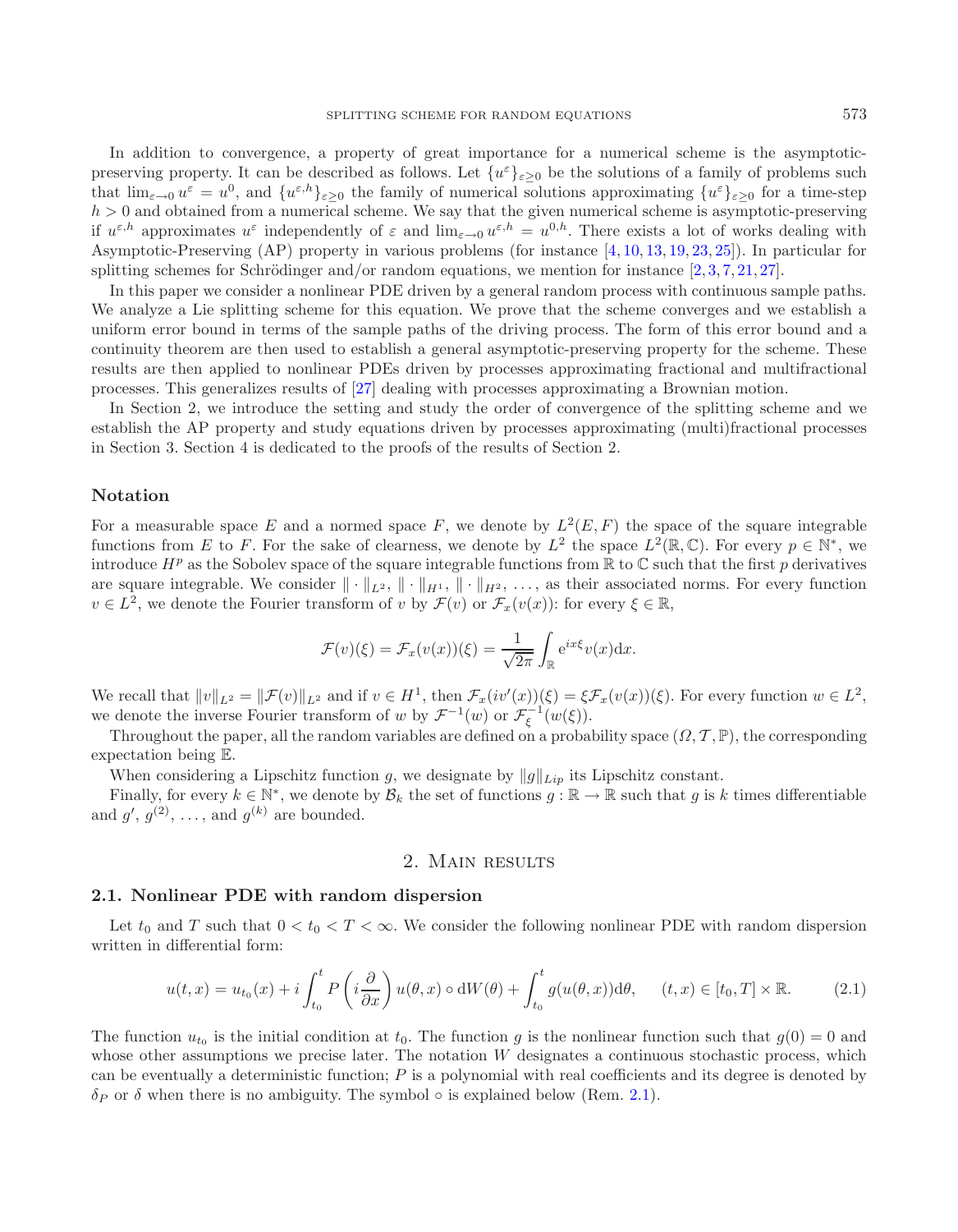<span id="page-2-0"></span>In order to deal with existence and uniqueness of the solution of [\(2.1\)](#page-1-0) we consider the corresponding linear problem

$$
v(t,x) = u_{t_0}(x) + i \int_{t_0}^t P\left(i\frac{\partial}{\partial x}\right) v(\theta, x) \circ dW(\theta), \quad (t,x) \in [t_0, T] \times \mathbb{R}.
$$
 (2.2)

<span id="page-2-1"></span>Applying Fourier transform, we have

$$
\mathcal{F}(v)(t,\xi) = \mathcal{F}(u_{t_0})(x) + i \int_{t_0}^t P(\xi) \mathcal{F}(v)(\theta,\xi) \circ dW(\theta), \quad (t,\xi) \in [t_0,T] \times \mathbb{R}, \tag{2.3}
$$

<span id="page-2-2"></span>then we construct the unique solution of  $(2.2)$  as  $v : (t, x) \to X(t_0, t)u_{t_0}(x)$  where

<span id="page-2-5"></span>
$$
X(t_0, t)u_{t_0}(x) = \mathcal{F}^{-1}\Big(\xi \to e^{iP(\xi)(W(t) - W(t_0))}\mathcal{F}(u_{t_0})(\xi)\Big)(x).
$$
 (2.4)

**Remark 2.1.** If W is a Brownian motion, using the Itô formula we prove that the solution obtained in  $(2.4)$ is the Stratonovich solution. This is why we use the notation  $\circ$  in  $(2.2)$  and  $(2.1)$ .

**Remark 2.2.** Because of the properties of Fourier transform, for every  $k \in \mathbb{N}$ , if  $u_{t_0} \in H^k$ , then

$$
||X(t_0, t)u_{t_0}||_{H^k} = ||u_{t_0}||_{H^k}.
$$
\n(2.5)

<span id="page-2-3"></span>Hence, equation  $(2.1)$  is understood as the integral equation

<span id="page-2-6"></span>
$$
u(t,x) = X(t_0,t)u_{t_0}(x) + \int_{t_0}^t X(\theta, t)g(u(\theta, x)) d\theta, \quad (t,x) \in [t_0, T] \times \mathbb{R}.
$$
 (2.6)

We have the following preliminary result.

**Theorem 2.3.** *If*  $u_{t_0} \in L^2$  *and* g *is Lipschitz, then there exists a unique solution u with sample paths in*  $\mathcal{C}([t_0,T], L^2)$  *to equation* [\(2.6\)](#page-2-3). Moreover, if there exists  $k \in \mathbb{N}^*$  such that  $u_{t_0} \in H^k$  and  $g \in \mathcal{B}_k$ , then there exists *a* (deterministic) constant  $C_{\infty,k} > 0$ , independent of W, such that

$$
\max_{t \in [t_0, T]} \|u(t, \cdot)\|_{H^k} \le C_{\infty, k} < \infty \quad \text{and} \quad \max_{t \in [t_0, T]} \|g(u(t, \cdot))\|_{H^k} \le C_{\infty, k} < \infty
$$

*The constant*  $C_{\infty,k}$  *depends on*  $||u_{t_0}||_{H^k}$  *and* g.

The proof is postponed to Section 4. We define the family of operators  $\{S(t_0,t)\}_{t\in[t_0,T]}$  such that  $(t,x) \mapsto$  $S(t_0, t)u_{t_0}(x)$  is the unique solution to equation [\(2.6\)](#page-2-3).

### **2.2. Time-splitting scheme**

From now on we assume that  $T = 1$ , we fix an initial condition  $u_0 \in L^2$  and u denotes the solution u:  $(t, x) \mapsto S(0, t)u_0(x)$  to equation [\(2.6\)](#page-2-3) when  $t_0 = 0$  and with the initial condition  $u_0$ . This subsection is devoted to introduce a splitting scheme to approximate u.

<span id="page-2-4"></span>For  $t_0 \in [0, 1]$  and  $u_{t_0} \in L^2$ , we introduce the problem

$$
w(t,x) = u_{t_0}(x) + \int_{t_0}^t g(w(\theta, x)) d\theta, \ (t, x) \in [t_0, 1] \times \mathbb{R}.
$$
 (2.7)

If g is a Lipschitz function, the unique solution w of [\(2.7\)](#page-2-4) is given by Theorem [2.3](#page-2-5) (with  $W \equiv 0$ ). We then define the family of operators  $Y = \{Y(t)\}_{t>0}$  such that for every  $(t, x) \in [t_0, 1] \times \mathbb{R}$ ,  $w(t, x) = Y(t - t_0)u_{t_0}$ . We define the (Lie) splitting operator by

$$
Z(t_0, t) := Y(t - t_0)X(t_0, t).
$$
\n(2.8)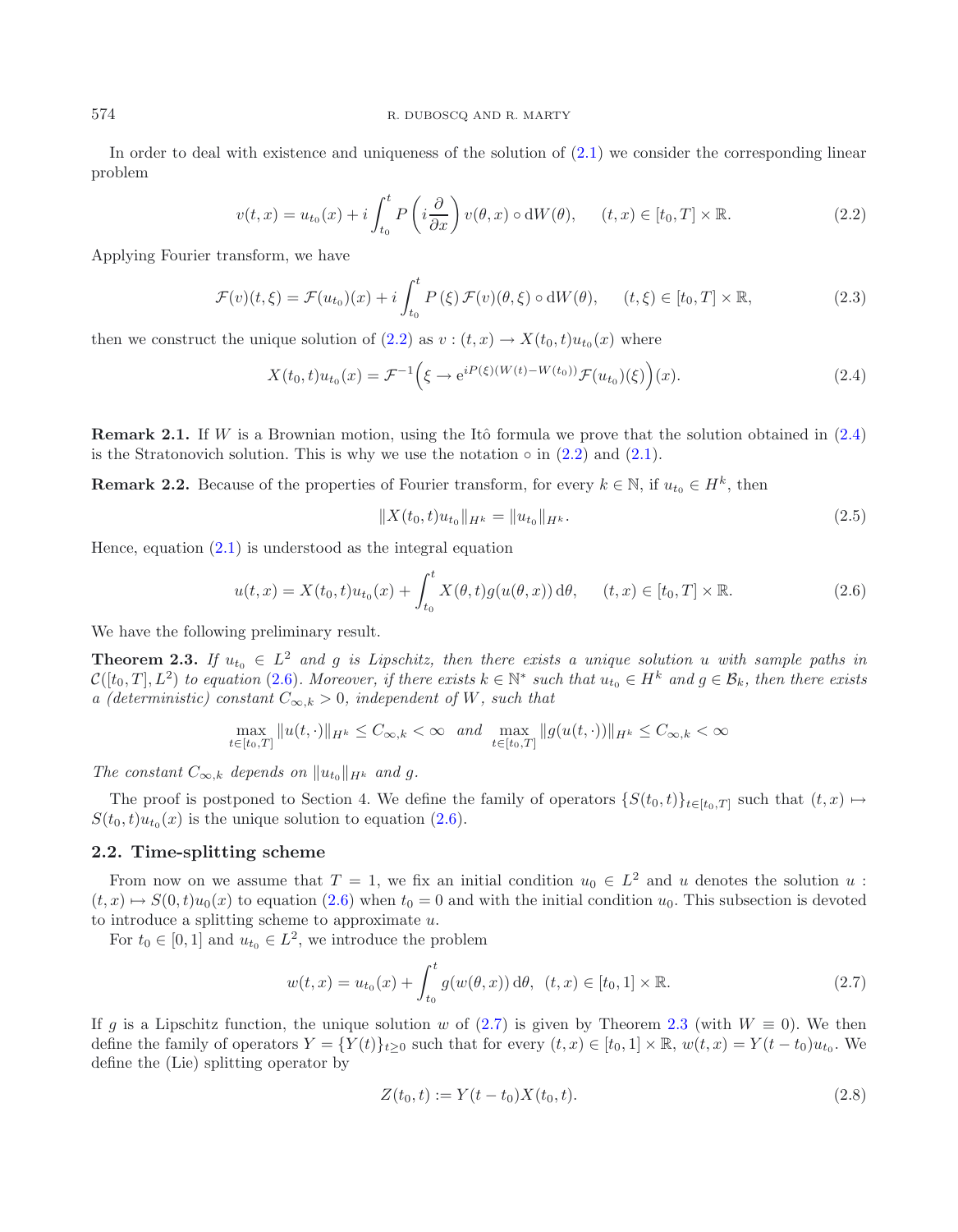Let  $N \in \mathbb{N}^*$  and  $h = 1/N$ . For every  $k \in \mathbb{N}^*$  such that  $k \leq 1/h = N$ , we set  $S^{k,h} := S((k-1)h, kh)$  and  $Z^{k,h} := Z((k-1)h, kh)$ . For every  $n \in \mathbb{N}^*$  such that  $n \leq 1/h = N$ , we set

<span id="page-3-0"></span>
$$
u^{n,h} := Z^{n,h} \dots Z^{1,h} u_0.
$$

We aim to prove that  $\{u^{n,h}\}_{n\in\{1,\ldots,N\}}$  approximates  $\{u(nh, \cdot)\}_{n\in\{1,\ldots,N\}}$  in some sense for  $h\to 0$ .

For every  $0 \le t_0 < t \le 1$  we define

$$
\mathcal{I}_W(t_0, t) := \int_{t_0}^t \left( |W(t) - W(\theta)| + \int_{t_0}^\theta |W(\theta) - W(\sigma)| d\sigma \right) d\theta.
$$
\n(2.9)

Our main result is the following theorem. The proof is given in Section 4.

**Theorem 2.4.** We assume that  $u_0 \in H^{\delta}$ , W admits finite first-order moments and  $g \in \mathcal{B}_{\delta}$ . There exists a *constant* C *which depends only on g and*  $||u_0||_{H^{\delta}}$ *, such that for all*  $N \in \mathbb{N}^*$ *,* 

$$
\mathbb{E}\left[\max_{n\in\{1,\dots,N\}}||u^{n,h}-u(nh,\cdot)||_{L^{2}}\right] \leq C\sum_{n=1}^{N}\mathbb{E}\left[\mathcal{I}_{W}((n-1)h,nh)\right].\tag{2.10}
$$

<span id="page-3-3"></span><span id="page-3-1"></span>**Remark 2.5** (Fundamental remark)**.** Notice that the constant C appearing in Theorem [2.4](#page-3-0) is independent of the process  $W$ . This is a key point of the result.

<span id="page-3-2"></span>We can easily deduce the following corollary about processes with stationary increments. The proof can be omitted.

**Corollary 2.6.** *Under the assumptions of Theorem* [2.4](#page-3-0)*, if* W *has stationary increments, then* [\(2.10\)](#page-3-1) *can be written as*

$$
\mathbb{E}\left[\max_{n\in\{1,\ldots,N\}}||u^{n,h}-u(nh,\cdot)||_{L^2}\right] \le CN \int_0^h \mathbb{E}\left[|W(\theta)|\right]d\theta. \tag{2.11}
$$

We refer the reader to Section 3 for applications of Corollary [2.6](#page-3-2) to equations driven by Brownian motions and (multi-)fractional processes.

**Remark 2.7.** Notice that existence and uniqueness of global solutions for stochastic Schrödinger equations are studied in [\[11,](#page-17-9) [12\]](#page-17-10) in the cases of cubic and quintic nonlinearity. Moreover, the convergence of a splitting scheme for local solutions are established in [\[27\]](#page-17-2) in the case of cubic nonlinearity. Nevertheless, for the sake of simplicity and because the greatest generality on the nonlinear term is not our aim in this paper, we have chosen to work under strong boundedness assumptions on the function g. In particular, we can see in the proofs that the constants appearing in the uniform estimates depend on upper bounds of some derivatives of g.

#### **2.3. Asymptotic-preserving property**

This subsection is devoted to establish the so-called asymptotic-preserving property of the Lie scheme for the family of equations above. From now on, the process  $W$  driving equation  $(2.1)$  may vary. We then introduce new notations to take account of the dependence of all quantities with respect to the process. For a given stochastic process W whose sample paths are continuous on [0, 1] and  $(t_0, t) \in [0, 1]^2$  satisfying  $t_0 < t$ , we define the operators  $S_W(t_0, t)$ ,  $X_W(t_0, t)$  and  $Y_W(t_0, t)$  such that for all  $u_{t_0} \in L^2$  the functions  $S_W(t_0, \cdot)u_{t_0}$ ,  $X_W(t_0, \cdot)u_{t_0}$ and  $Y_W(t_0, \cdot)u_{t_0}$  are respectively solutions of [\(2.1\)](#page-1-0), [\(2.2\)](#page-2-1) and [\(2.7\)](#page-2-4). We let  $Z_W(t_0, t) = Y_W(t_0, t)X_W(t_0, t)$ .<br>For all  $N \in \mathbb{N}^*$  and  $k \in \{1, ..., N\}$ , denoting  $h := 1/N$ , we define  $S_W^{k,h} := S_W((k-1)h, kh)$  and  $Z_W^{k,h} := Z_{k,h}$ .  $Z_W((k-1)h, kh)$ . For every  $n \in \{1, \ldots, N\}$  and an initial condition  $u_0 \in H^{\delta}$ , we set  $u_0^{n,h} := Z_W^{n,h} \ldots Z_W^{1,h} u_0$ . We denote by  $w$ , the solution of equation (9.1) with  $t = 0$  and driven by  $W$  and  $w_0$  at  $w_0^{n,h}$ . denote by  $u_W$  the solution of equation [\(2.1\)](#page-1-0) with  $t_0 = 0$  and driven by W and we set  $u_W^{i,h} := \{u_W^{n,h}\}_{n \in \{1,\dots,N\}}$ .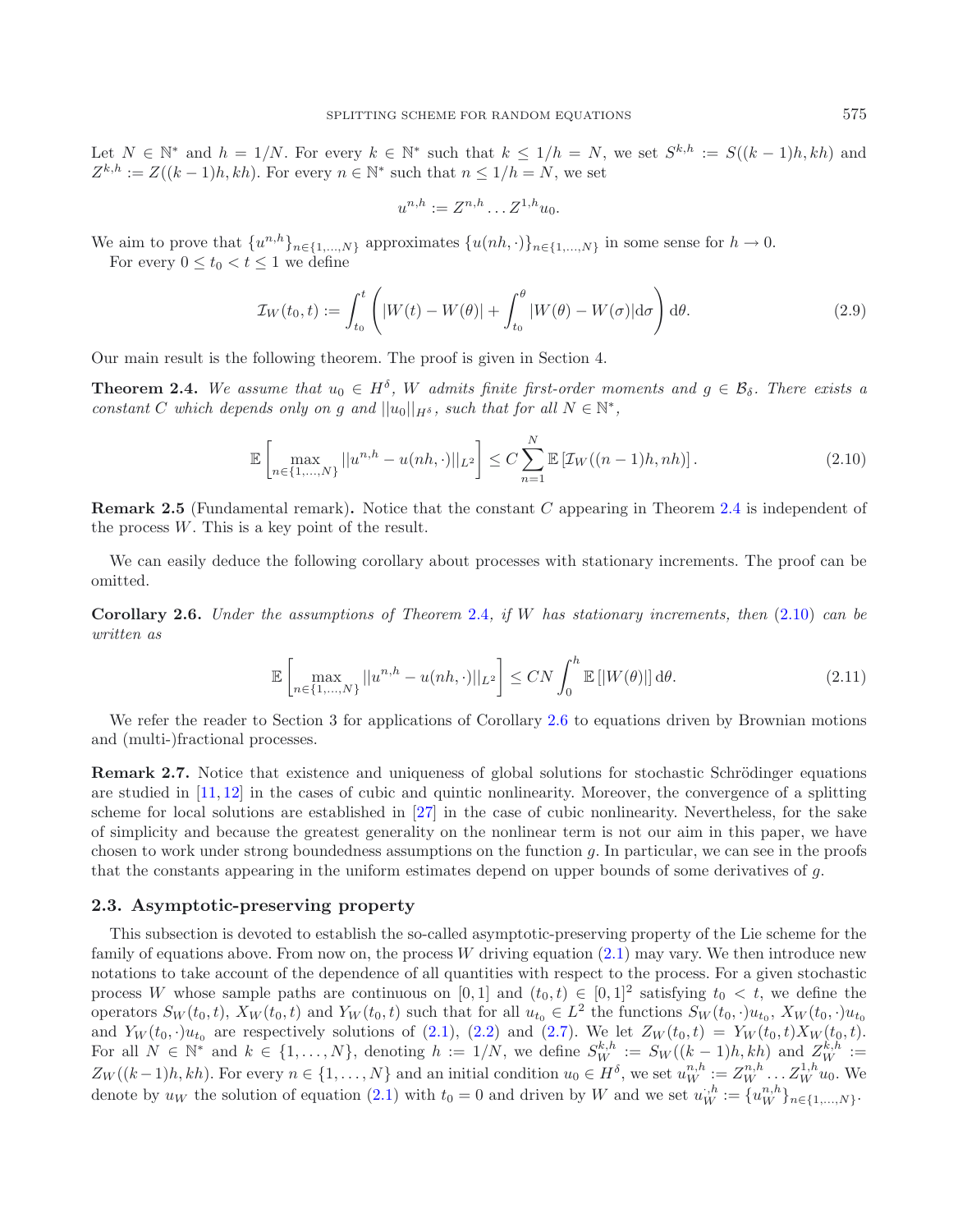We consider a family of continuous processes  $\{W^{\varepsilon}\}_{\varepsilon>0}$  and another continuous process  $W^0$  such that the solution  $u_W$ <sup>ε</sup> converges to  $u_W$ <sup>0</sup> as  $\varepsilon \to 0$ . We establish and prove in other sections that the schemes  $u_W^{h}$  and  $u_W^{h}$  and  $w_W^{h}$  are  $v_W^{h}$  and  $w_W^{h}$  and  $w_W^{h}$  and  $w_W^{h}$  and  $w_W^{h}$  and  $w_W^{h}$  are the  $u_{\mathcal{W}}^{i,h}$  converge respectively to  $W^{\varepsilon}$  and  $W^0$  as the time step h goes to 0. Under suitable assumptions on the sequence of processes  $\{W^{\varepsilon}\}_{\varepsilon>0}$  we establish in this section that: sequence of processes  $\{W^{\varepsilon}\}_{\varepsilon>0}$  we establish in this section that:

- The scheme  $u_{W^e}^{h^h}$  converges (in some sense) to  $u_{W^e}$  uniformly with respect to  $\varepsilon > 0$  when  $h \to 0$ ,
- and the scheme  $u_{W^{\varepsilon}}^{h}$  converges (in some sense) to  $u_{W^0}^{h}$  as  $\varepsilon \to 0$  for every  $h > 0$ .

This implies that the limit  $\varepsilon \to 0$  does not affect the convergence of the splitting scheme. This is the so-called Asymptotic-Preserving (AP) property, which is usually represented by the diagram

<span id="page-4-2"></span><span id="page-4-0"></span>
$$
u_{W^{\varepsilon}}^{j,h} \xrightarrow{\varepsilon \to 0} u_{W^0}^{j,h}
$$
  
\n
$$
\underset{u_{W^{\varepsilon}}}{\Phi} \xrightarrow{\varepsilon \to 0} u_{W^0}
$$
\n
$$
(2.12)
$$

We establish the main results of this subsection. The proofs are given in Section 4. From now on, we suppose that  $\{W^{\varepsilon}\}_{\varepsilon>0}$  and  $W^0$  satisfy the following assumptions.

- **Assumption (A1).** As  $\varepsilon \to 0$ ,  $W^{\varepsilon}$  converges in distribution to  $W^0$  in the space  $\mathcal{C}([0,1],\mathbb{R})$ .
- **Assumption (A2).** There exist three constants  $K > 0$ ,  $\gamma \ge 1$  and  $\beta \ge 1$  such that for all  $t_1$  and  $t_2 \in [0, 1]$ and  $\varepsilon > 0$ ,

<span id="page-4-4"></span><span id="page-4-3"></span>
$$
\mathbb{E}\left[ (W^{\varepsilon}(t_1) - W^{\varepsilon}(t_2))^{\gamma} \right] \le K|t_1 - t_2|^{\beta}.
$$
\n(2.13)

The first result concerns the convergence of  $u_{W^{\varepsilon}}$  when  $\varepsilon \to 0$ .

**Theorem 2.8.** *Let*  $u_0 \in H^\delta$ *. The mapping* 

<span id="page-4-1"></span>
$$
\mathcal{C}([0,1], \mathbb{R}) \rightarrow \mathcal{C}([0,1], L^2)
$$

$$
w \longmapsto u_w
$$

*is Lipschitz. As a consequence, when*  $\varepsilon \to 0$ ,  $u_{W^{\varepsilon}}$  *converges in distribution to*  $u_{W^0}$  *in*  $\mathcal{C}([0,1], L^2)$ *.* 

The second main result of this section deals with the convergence of  $u_{W^{\varepsilon}}^{j,h}$  as  $\varepsilon \to 0$ .

**Theorem 2.9.** *Let*  $u_0 \in H^{\delta}$ ,  $N \in \mathbb{N}^*$  *and*  $h = 1/N$ *. The mapping* 

$$
\mathcal{C}([0,1], \mathbb{R}) \rightarrow (L^2)^{N+1}
$$

$$
w \longmapsto \{u_w^{j,h}\}_{j=0,\dots,N}
$$

*is Lipschitz. As a consequence, when*  $\varepsilon \to 0$ ,  $\{u_{W^{\varepsilon}}^{j,h}\}_{j=0,\ldots,N}$  *converges in distribution to*  $\{u_{W^0}^{j,h}\}_{j=0,\ldots,N}$  *in*<br> $(L^2)^{N+1}$  as  $\varepsilon \to 0$  $(L^2)^{\bar{N}+1}$  *as*  $\varepsilon \to 0$ .

We state the last main result of this section.

**Theorem 2.10.** We assume that  $u_0 \in H^\delta$  and  $g \in \mathcal{B}_\delta$ . Then there exists a constant C which depends only on g and  $||u_0||_{H^{\delta}}$ *, such that for every*  $h \in (0,1]$  and every  $\varepsilon \geq 0$ *,* 

$$
\mathbb{E}\left[\max_{n\in\{1,\ldots,N\}}\|u_{W^{\varepsilon}}^{n,h}-u_{W^{\varepsilon}}(nh,\cdot)\|_{L^{2}}\right]\le Ch^{\beta/\gamma}.
$$
\n(2.14)

This implies the AP property described by diagram [\(2.12\)](#page-4-0).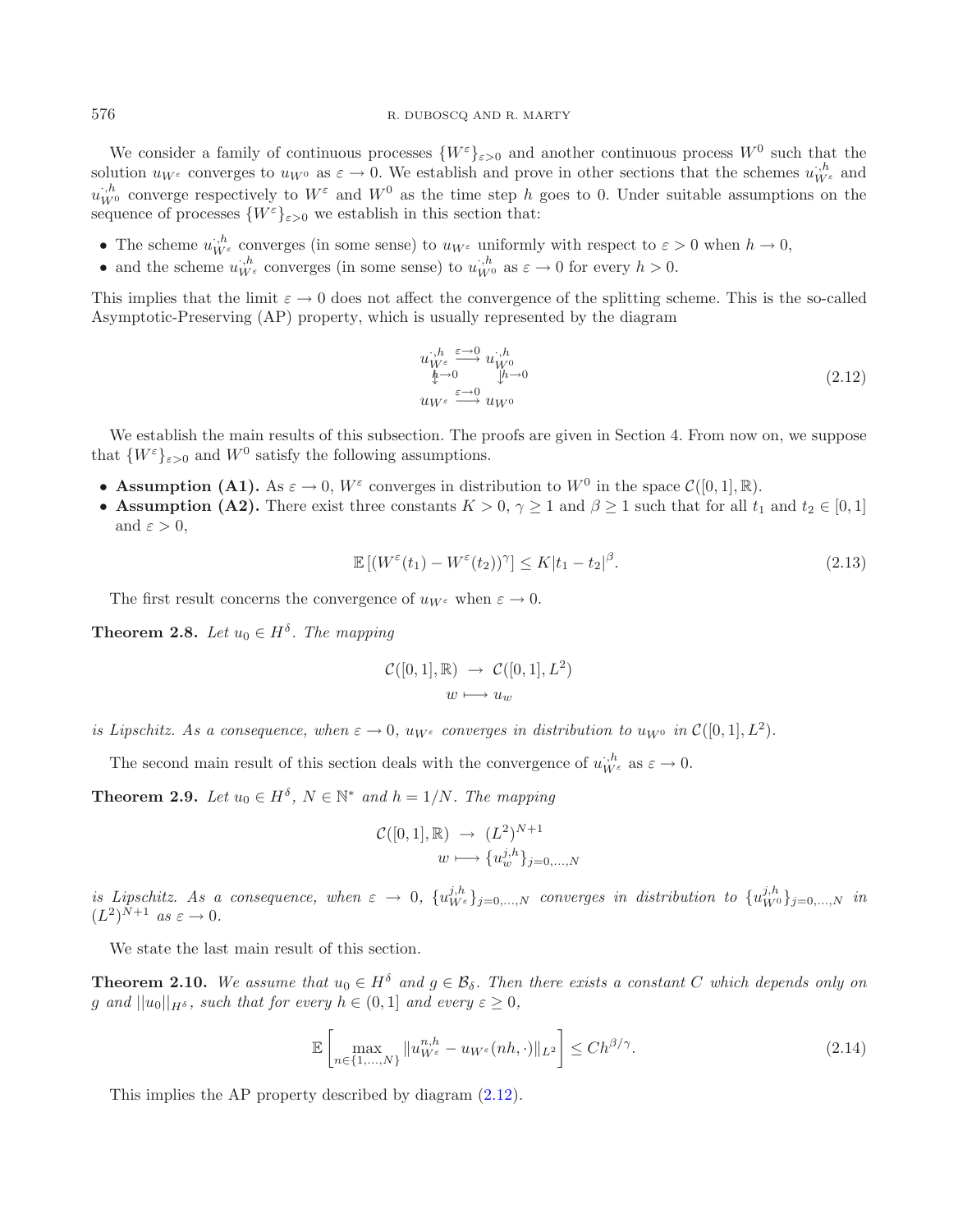## 3. Applications

This section is devoted to apply Theorem [2.10](#page-4-1) to different frameworks. From now on, we assume that  $u_0 \in H^{\delta}$ and  $g \in \mathcal{B}_{\delta}$ .

#### **3.1. Diffusion approximation**

In this subsection we improve results from [\[27](#page-17-2)]. For all  $\varepsilon > 0$ , consider the solution  $u^{\varepsilon} : [0, 1] \times \mathbb{R} \to \mathbb{C}$  of the equation

$$
\begin{cases} \frac{\partial u^{\varepsilon}}{\partial t}(t,x) = \frac{i}{\varepsilon} m\left(\frac{t}{\varepsilon^2}\right) P\left(i\frac{\partial}{\partial x}\right) u^{\varepsilon}(t,x) + g(u^{\varepsilon}(t,x)), \\ u^{\varepsilon}(t=0,x) = u_0(x), \end{cases}
$$
 for all  $(t,x) \in [0,1] \times \mathbb{R}$ , (3.1)

where m is a continuous, centered, stationary and mixing process [\[18](#page-17-11)] with finite second order moments. Let B be a Brownian motion and  $c_0$  be a positive constant defined by

$$
c_0^2 = 2 \int_0^\infty \mathbb{E}[m(0)m(\theta)] \mathrm{d}\theta.
$$

For every  $t \geq 0$  we set

<span id="page-5-1"></span>
$$
\mathcal{S}^{\varepsilon}(t) = \frac{1}{\varepsilon} \int_0^t m\left(\frac{\theta}{\varepsilon^2}\right) d\theta.
$$

It well-known that  $\{\mathcal{S}^{\varepsilon}(t)\}_{t\in[0,1]}$  converges in distribution to  $c_0B$  in  $\mathcal{C}([0,1])$  as  $\varepsilon\to 0$  (the functional Donsker theorem, see [\[18](#page-17-11)] for instance). As a consequence, by Theorem [2.8,](#page-4-2)  $u^{\varepsilon}$  converges in distribution to u in the space  $\mathcal{C}([0,1], L^2)$  as  $\varepsilon \to 0$ , where u is the solution of

$$
u(t,x) = u_0(x) + ic_0 \int_0^t P\left(i\frac{\partial}{\partial x}\right)u(\theta,x) \circ dB(\theta) + \int_0^t g(u(\theta,x))d\theta, \text{ for all } (t,x) \in [0,1] \times \mathbb{R}.
$$
 (3.2)

For every  $N \in \mathbb{N}^*$  (with  $h = 1/N$ ), let  $\{u^{n,h,\varepsilon}\}_{0 \le n \le N}$  be the Lie scheme associated to  $u^{\varepsilon}$  and  $\{u^{n,h}\}_{0 \le n \le N}$  be the Lie scheme associated to  $u$ . We now establish the AP property in this framework.

**Theorem 3.1.** For all  $N \in \mathbb{N}^*$ ,  $\{u^{n,h,\varepsilon}\}_{0 \le n \le N}$  converges in distribution to  $\{u^{n,h}\}_{0 \le n \le N}$  in  $(L^2)^{N+1}$  as  $\varepsilon \to 0$ . *Moreover, there exists a constant* C which depends only on g and  $||u_0||_{H\delta}$ , such that for every  $h \in (0,1]$  and  $every \varepsilon > 0,$ 

$$
\mathbb{E}\left[\max_{n\in\{1,\ldots,N\}}\|u^{n,h,\varepsilon}-u^{\varepsilon}(nh,\cdot)\|_{L^{2}}\right] \leq Ch^{1/2}\text{ and }\mathbb{E}\left[\max_{n\in\{1,\ldots,N\}}\|u^{n,h}-u(nh,\cdot)\|_{L^{2}}\right] \leq Ch^{1/2}.\tag{3.3}
$$

<span id="page-5-0"></span>A weaker form of this result has been proven in [\[27](#page-17-2)]. More precisely, it has been shown that, for  $P(\xi) = \xi^2$ , there exists a constant C which depends only on g and  $||u_0||_{H^2}$  (because  $\delta = 2$  in this case), such that for every  $h \in (0,1]$  and every  $\varepsilon > 0$ ,

$$
\max_{n\in\{1,\ldots,N\}} \mathbb{E}\left[\|u^{n,h,\varepsilon}-u^{\varepsilon}(nh,\cdot)\|_{L^{2}}\right] \leq C(h^{1/2}+\varepsilon). \tag{3.4}
$$

The improvement comes from the general formulation of the error estimate in Theorem [2.4](#page-3-0) and in particular from the use of a modified Gronwall lemma in its proof.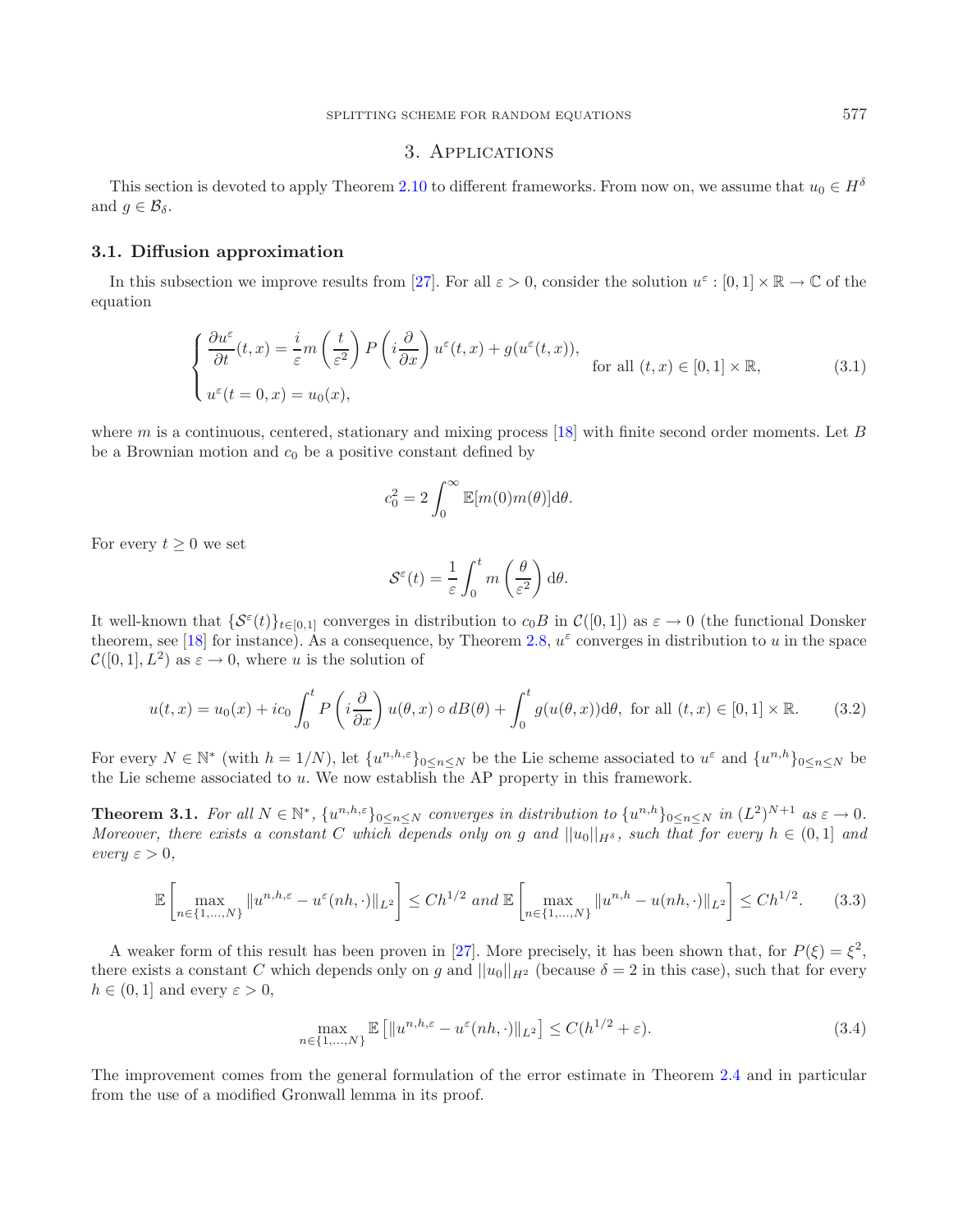#### 578 R. DUBOSCQ AND R. MARTY

*Proof.* The convergence of  $\{u^{n,h,\varepsilon}\}_{0\leq n\leq N}$  to  $\{u^{n,h}\}_{0\leq n\leq N}$  is a direct consequence of Theorem [2.9](#page-4-3) and the functional Donsker theorem. To prove [\(3.3\)](#page-5-0), we show Assumptions (A1) and (A2). For all  $s < t \in [0, 1]$ , because  $m$  is stationary, we have

$$
\mathbb{E}\left[\left(\mathcal{S}^{\varepsilon}(t) - \mathcal{S}^{\varepsilon}(s)\right)^{2}\right] \leq \frac{1}{\varepsilon^{2}} \int_{s}^{t} d\theta \int_{s}^{t} d\sigma \left|\mathbb{E}\left[m\left(\frac{\theta}{\varepsilon^{2}}\right)m\left(\frac{\sigma}{\varepsilon^{2}}\right)\right]\right| = \frac{1}{\varepsilon^{2}} \int_{s}^{t} d\theta \int_{s}^{t} d\sigma \left|\mathbb{E}\left[m\left(\frac{\theta-\sigma}{\varepsilon^{2}}\right)m(0)\right]\right|
$$
  

$$
\leq \frac{2}{\varepsilon^{2}} \int_{s}^{t} d\theta \int_{0}^{\theta} d\sigma \left|\mathbb{E}\left[m\left(\frac{\sigma}{\varepsilon^{2}}\right)m(0)\right]\right| = 2 \int_{s}^{t} d\theta \int_{0}^{\theta/\varepsilon^{2}} d\sigma \left|\mathbb{E}\left[m(\sigma)m(0)\right]\right|
$$
  

$$
\leq 2(t-s) \int_{0}^{\infty} d\sigma \left|\mathbb{E}\left[m(\sigma)m(0)\right]\right|.
$$

Hence, Assumptions  $(A1)$  and  $(A2)$  are satisfied. This ends the proof.

#### **3.2. Approximation by a fractional Brownian motion**

A fractional Brownian motion  $B_H = \{B_H(t)\}_{t>0}$  (see [\[31\]](#page-17-12)) with Hurst index  $H \in (0,1)$  is a Gaussian process with mean 0 and satisfying for all t and  $s \geq 0$ ,

<span id="page-6-0"></span>
$$
\mathbb{E}[B_H(t)B_H(s)] = \frac{1}{2} \left( t^{2H} + s^{2H} - |t - s|^{2H} \right).
$$

Notice that a fractional Brownian motion with  $H = 1/2$  is a Brownian motion.

The class of fractional Brownian motions is important in applications of stochastic processes because it satisfies the invariance principle stated below.

Let  $H \in (0,1)$  and m be a stationary Gaussian process with mean 0. For every  $\varepsilon \in (0,1)$  we define  $\mathcal{S}^{\varepsilon}$  =  $\{\mathcal{S}^{\varepsilon}(t)\}_{t>0}$  such that for every  $t\geq 0$ ,

<span id="page-6-1"></span>
$$
S^{\varepsilon}(t) = \varepsilon^{2H} \int_0^{t/\varepsilon^2} m(s) \mathrm{d}s.
$$

We assume that one of the three following properties holds:

- If  $H \in (1/2, 1)$ , there exists  $\sigma_H > 0$  such that  $\mathbb{E}[m(0)m(t)] \sim \sigma_H t^{2H-2}$  as  $t \to \infty$ .
- If  $H \in (0, 1/2)$ , there exists  $\sigma_H < 0$  such that  $\mathbb{E}[m(0)m(t)] \sim \sigma_H t^{2H-2}$  as  $t \to \infty$  and  $\int_0^\infty \mathbb{E}[m(0)m(t)]dt = 0$ .
- If  $H = 1/2$ ,  $\int_0^{\infty} |\mathbb{E}[m(0)m(t)]|dt < \infty$  and  $\int_0^{\infty} \mathbb{E}[m(0)m(t)]dt > 0$ .

We have the following result (invariance principle, see [\[31\]](#page-17-12)).

**Lemma 3.2.**  $As \varepsilon \to 0$ ,  $S^{\varepsilon}$  converges in distribution in  $\mathcal{C}([0,\infty))$  to  $c_H B_H$  where  $B_H$  is a fractional Brownian *motion with Hurst index* H and  $c_H$  *is a positive constant defined by*  $c_H^2 = 2 \int_0^\infty \mathbb{E}[m(0)m(t)]dt$  *if*  $H = 1/2$  *and*  $h = 2 \int_0^\infty \mathbb{E}[m(0)m(t)]dt$  *if*  $H = 1/2$  *and by*  $c_H^2 = \sigma_H / H(2H - 1)$  *if*  $H \neq 1/2$ *.* 

For all  $\varepsilon > 0$ , consider the solution  $u^{\varepsilon} : [0, 1] \times \mathbb{R} \to \mathbb{C}$  of the equation

$$
\begin{cases} \frac{\partial u^{\varepsilon}}{\partial t}(t,x) = \frac{i}{\varepsilon^{2-2H}} m\left(\frac{t}{\varepsilon^{2}}\right) P\left(i\frac{\partial}{\partial x}\right) u^{\varepsilon}(t,x) + g(u^{\varepsilon}(t,x)), \\ u^{\varepsilon}(t=0,x) = u_{0}(x), \end{cases}
$$
 for all  $(t,x) \in [0,1] \times \mathbb{R}$ , (3.5)

where m is defined just above. Thanks to Lemmas [3.2](#page-6-0) and [2.8,](#page-4-2)  $u^{\epsilon}$  converges in distribution to  $u : [0, 1] \times \mathbb{R} \to \mathbb{C}$ in the space  $\mathcal{C}([0,1], L^2)$  as  $\varepsilon \to 0$ , where u is the solution of

$$
u(t,x) = u_0(x) + ic_H \int_0^t P\left(i\frac{\partial}{\partial x}\right)u(\theta,x) \circ dB_H(\theta) + \int_0^t g(u(\theta,x))d\theta, \text{ for all } (t,x) \in [0,1] \times \mathbb{R}.
$$
 (3.6)

In the equation above,  $c_H$  is the constant defined in Lemma [3.2,](#page-6-0)  $B_H$  is a fractional Brownian motion with Hurst index H. For every  $N \in \mathbb{N}$  (with  $h = 1/N$ ), let  $\{u^{n,h,\varepsilon}\}_{1 \le n \le N}$  be the Lie scheme associated to  $u^{\varepsilon}$  and  $\{u^{n,h}\}_{1\leq n\leq N}$  be the Lie scheme associated to u. We establish the AP property.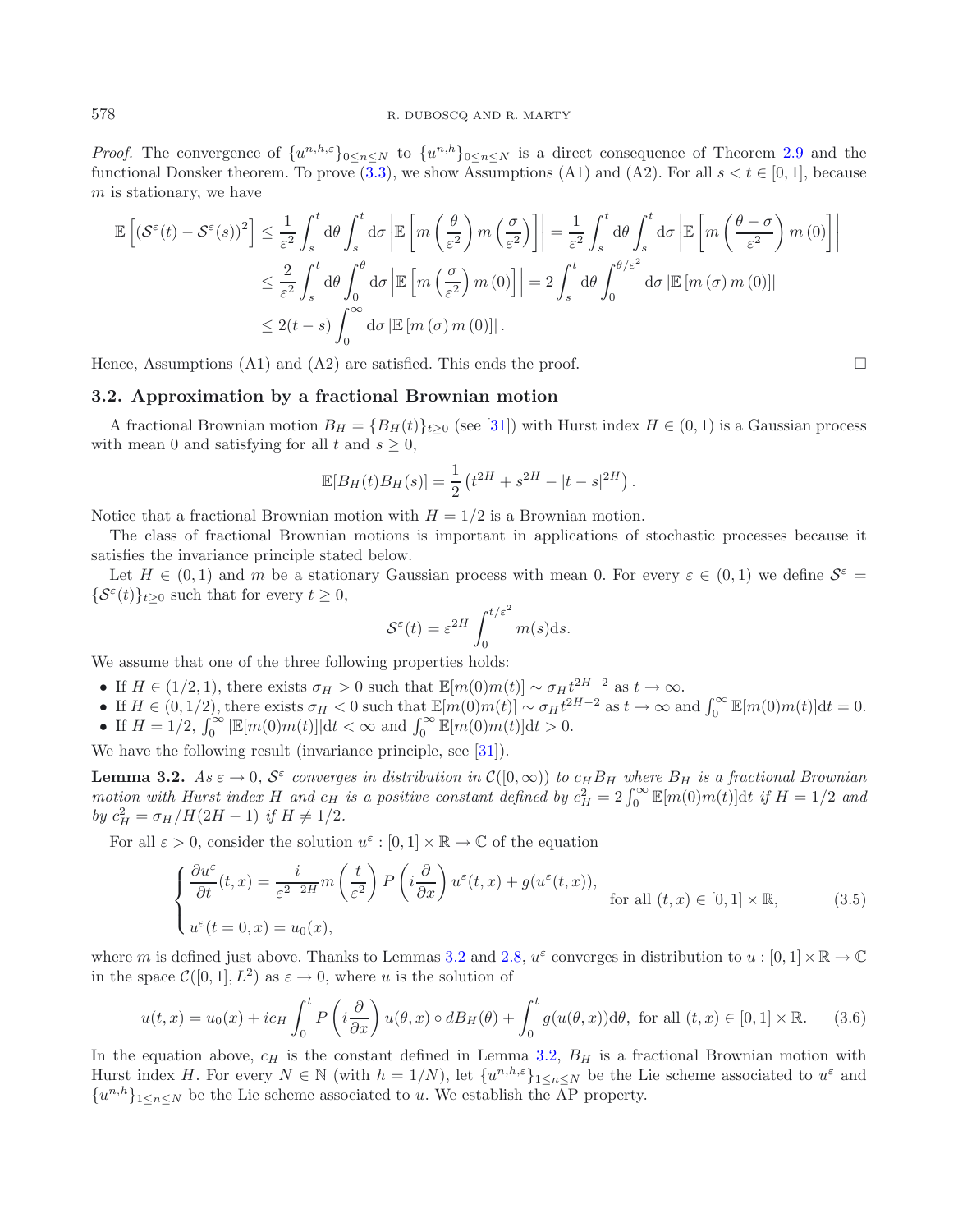**Theorem 3.3.** For every  $N \in \mathbb{N}^*$ ,  $\{u^{n,h,\varepsilon}\}_{1 \leq n \leq N}$  converges in distribution to  $\{u^{n,h}\}_{1 \leq n \leq N}$  as  $\varepsilon \to 0$ . More*over, there exists a constant* C which depends only on g and  $||u_0||_{H^{\delta}}$ , such that for every  $h \in (0,1]$  and every  $\varepsilon > 0$ ,

$$
\mathbb{E}\left[\max_{n\in\{1,\ldots,N\}}\|u^{n,h,\varepsilon}-u^{\varepsilon}(nh,\cdot)\|_{L^{2}}\right]\leq Ch^{H},\text{ and }\mathbb{E}\left[\max_{n\in\{1,\ldots,N\}}\|u^{n,h}-u(nh,\cdot)\|_{L^{2}}\right]\leq Ch^{H}.
$$

*Proof.* By Lemma [3.2](#page-6-0) and Theorem [2.9,](#page-4-3) we get the convergence of  $\{u^{n,h,\varepsilon}\}_{1\leq n\leq N}$  as  $\varepsilon \to 0$ . By Lemma 3.2 again,  $S^{\varepsilon}$  satisfies Assumptions (A1). Moreover, because m is Gaussian, for every  $q \in \mathbb{N}^*$ , there exists  $C_q > 0$ such that for all  $t$  and  $s$ ,

$$
\mathbb{E}[(\mathcal{S}^{\varepsilon}(t) - \mathcal{S}^{\varepsilon}(s))^{2q}] \leq C|t - s|^{2Hq}.
$$

Then,  $S^{\varepsilon}$  satisfies assumptions (A1) and (A2), which concludes the proof by Theorem [2.10.](#page-4-1)

Notice that, if  $H = 1/2$ , then Theorem [3.3](#page-6-1) is Theorem [3.1](#page-5-1) in the Brownian case.

#### **3.3. Approximation in a long-range random medium**

Recently, long-range random media have attracted a lot of attention in applications to wave propagation (see [\[20,](#page-17-13) [29\]](#page-17-14) for instance). A fractional Brownian motion with Hurst index  $H > 1/2$  is a basic model for longrange dependence. Nevertheless, this model is Gaussian and we also need non-Gaussian models. A natural generalization of fractional Brownian motions is the class of Hermite processes. Let  $K \in \mathbb{N}^*$  and  $H = (2 \gamma K/2 \in (1/2, 1)$ . We define the Kth Hermite process of index H for every  $t > 0$  by

$$
B_{H,K}(t) = \int_{\mathbb{R}^K} \mathcal{G}_{H,K}(t,x_1,\ldots,x_K) \prod_{k=1}^K \tilde{B}(\mathrm{d}x_k)
$$

with

$$
\mathcal{G}_{H,K}(t,x_1,\ldots,x_K) = \frac{\left(e^{-it\sum_{j=1}^K x_j} - 1\right)}{C(H)\sum_{j=1}^K x_j} \prod_{k=1}^K \frac{x_k}{|x_k|^{(H-1)/K+3/2}}
$$

where  $C(H)$  a normalizing constant,  $\tilde{B}(dx)$  is the Fourier transform of a Brownian measure and the multiple stochastic integral is in the sense of [\[14\]](#page-17-15).

Notice that for  $K = 1$ ,  $B_{H,K} = B_{H,1}$  is a fractional Brownian motion with Hurst index  $H > 1/2$ . More generally, for every  $K$ ,  $B_{H,K}$  is centered and admits the same covariance as a fractional Brownian motion, that is, for all t and  $s > 0$ ,

$$
\mathbb{E}[B_{H,K}(t)B_{H,K}(s)] = \frac{1}{2} \left( t^{2H} + s^{2H} - |t - s|^{2H} \right).
$$

Moreover,  $B_{H,K}$  is Gaussian if and only if  $K = 1$ .

As the class of fractional Brownian motions, Hermite processes are important in applications of stochastic processes because they satisfy the invariance principle [\[15](#page-17-16), [33,](#page-17-17) [34](#page-17-18)]. Let m be a continuous Gaussian process, centered, stationary, satisfying  $\mathbb{E}[m(0)^2] = 1$  and such that

$$
\mathbb{E}\left[m(0)m(t)\right] \sim c_m t^{-\gamma}
$$

as  $t \to \infty$ , where  $1 < \gamma < 1/K$  and  $c_m > 0$ . For every  $\varepsilon \in (0,1)$  we define  $S^{\varepsilon} = {\{S^{\varepsilon}(t)\}}_{t>0}$  for every  $t \ge 0$  by

$$
S^{\varepsilon}(t) = \varepsilon^{-\gamma K} \int_0^t \Phi\left(m\left(\frac{s}{\varepsilon^2}\right)\right) ds
$$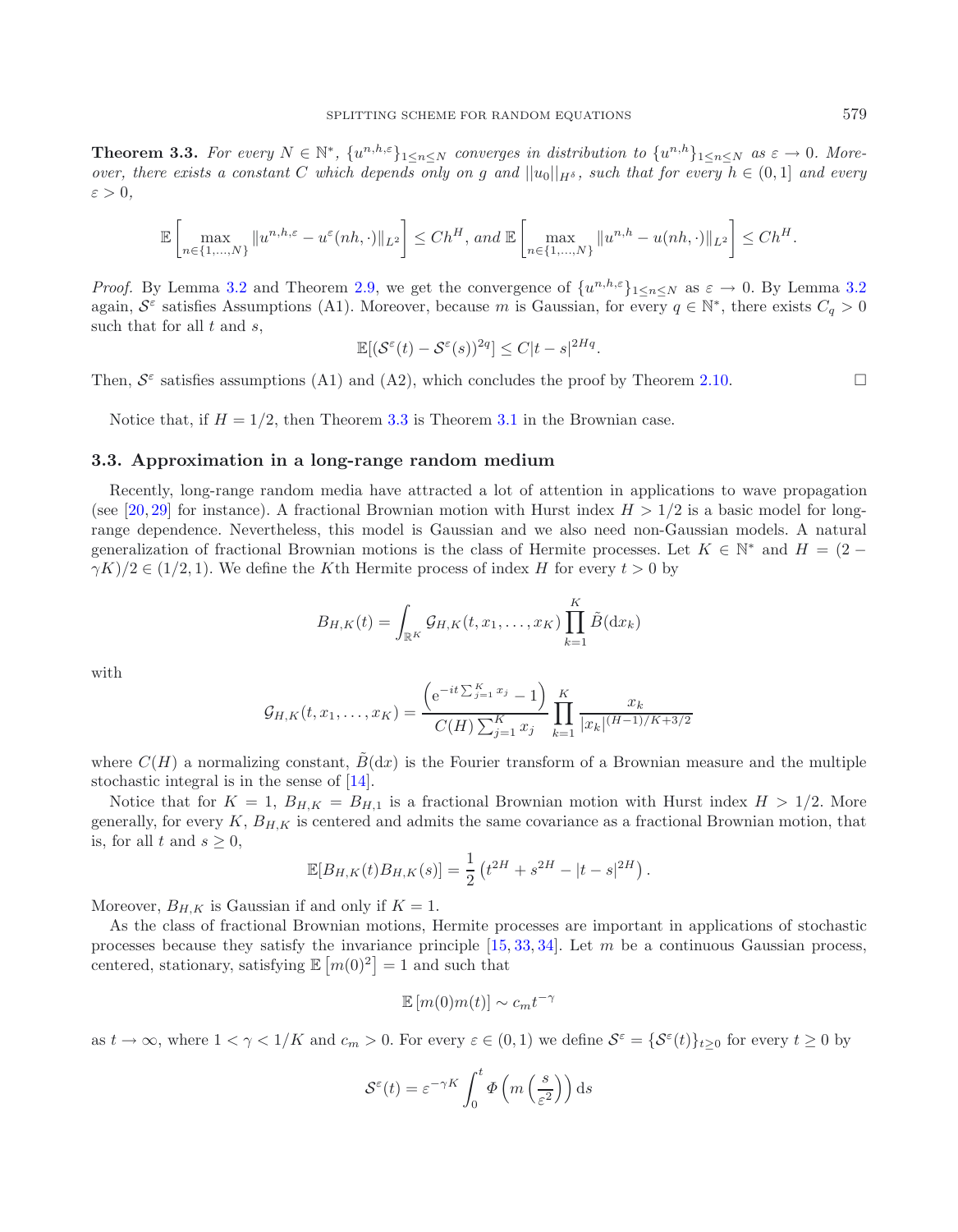where  $\Phi$  is a continuous function in  $L^2(e^{-x^2/2}dx)$  with Hermite index equal to  $K \in \mathbb{N}^*$ . This means that if we denote the k<sup>th</sup> Hermite coefficient of  $\Phi$  by

<span id="page-8-0"></span>
$$
\Phi_k = \int_{-\infty}^{\infty} P_k(x)\Phi(x)\frac{e^{-x^2/2}}{k!\sqrt{2\pi}}dx
$$

where  $P_k$  is the k<sup>th</sup> Hermite polynomial, then we have

$$
\Phi = \sum_{k=K}^{\infty} \Phi_k P_k
$$

with  $\Phi_K \neq 0$ . The invariance principle for Hermite processes can be stated as below.

**Lemma 3.4.**  $As \varepsilon \to 0$ ,  $S^{\varepsilon}$  converges in distribution to  $c_{H,K}B_{H,K}$  in  $\mathcal{C}([0,\infty))$ , where  $c_{H,K}^2 = c_m^K \Phi_K^2/(K!)^2$ .

For every  $\varepsilon > 0$ , we consider the solution  $u^{\varepsilon}$  of the equation

$$
\begin{cases} \frac{\partial u^{\varepsilon}}{\partial t}(t,x) = \frac{i}{\varepsilon^{\gamma K}} m\left(\frac{t}{\varepsilon^2}\right) P\left(i\frac{\partial}{\partial x}\right) u^{\varepsilon}(t,x) + g(u^{\varepsilon}(t,x)), \\ u^{\varepsilon}(t=0,x) = u_0(x), \end{cases}
$$
 for all  $(t,x) \in [0,1] \times \mathbb{R}$ , (3.7)

where m is defined just above. Thanks to Lemmas [3.4](#page-8-0) and [2.8,](#page-4-2)  $u^{\varepsilon}$  converges in distribution to  $u : [0,1] \times \mathbb{R} \to \mathbb{C}$ in the space  $\mathcal{C}([0,1], L^2)$  as  $\varepsilon \to 0$ , where u is the solution of

$$
u(t,x) = u_0(x) + ic_{H,K} \int_0^t P\left(i\frac{\partial}{\partial x}\right)u(\theta,x) \circ dB_{H,K}(\theta) + \int_0^t g(u(\theta,x))d\theta, \text{ for all } (t,x) \in [0,1] \times \mathbb{R}, \tag{3.8}
$$

with the constant  $c_{H,K}$  defined as in Lemma [3.4,](#page-8-0)  $B_{H,K}$  is a Kth Hermite process of index H. For every  $N \in \mathbb{N}^*$ (with  $h = 1/N$ ), let  $\{u^{n,h,\varepsilon}\}_{1 \leq n \leq N}$  be the Lie scheme associated to  $u^{\varepsilon}$  and  $\{u^{n,h}\}_{1 \leq n \leq N}$  be the Lie scheme associated to u. We now establish the AP property.

**Theorem 3.5.** For every  $N \in \mathbb{N}^*$ ,  $\{u^{n,h,\varepsilon}\}_{1 \leq n \leq N}$  converges in distribution to  $\{u^{n,h}\}_{1 \leq n \leq N}$  as  $\varepsilon \to 0$ . More*over, there exists a constant* C which depends only on g and  $||u_0||_{H^{\delta}}$ , such that for every  $h \in (0,1]$  and every  $\varepsilon > 0$ ,

$$
\mathbb{E}\left[\max_{n\in\{1,\ldots,N\}}\|u^{n,h,\varepsilon}-u^{\varepsilon}(nh,\cdot)\|_{L^{2}}\right]\leq Ch^{H},\text{ and }\mathbb{E}\left[\max_{n\in\{1,\ldots,N\}}\|u^{n,h}-u(nh,\cdot)\|_{L^{2}}\right]\leq Ch^{H}.
$$

*Proof.* The proof is similar to the proof of Theorem [3.3.](#page-6-1) It is a consequence of Lemma [3.4](#page-8-0) and Theorems [2.9](#page-4-3) and [2.10.](#page-4-1)  $\Box$ 

#### **3.4. Generalization to multifractional media**

Fractional Brownian motions with Hurst index  $H > 1/2$  and Hermite processes fit very well for modeling long-range media. Nevertheless, their range properties are governed by the constant Hurst index, which implies a strong homogeneity. To deal with less homogeneous media, multifractional processes have been introduced [\[5](#page-16-5)[,30](#page-17-19)]. The main interest of multifractional processes lies in the fact that they have a Hurst index varying along their trajectories. This implies more flexibility in the choice of the models. Applications of multifractional models to waves in random media have been studied recently [\[29](#page-17-14)]. In this subsection we deal with the AP property of the Lie time-splitting scheme in the case of convergence to multifractional processes. We restrict our study to a simple Gaussian framework, but it can be easily generalized to non-Gaussian settings as discussed at the end of this subsection.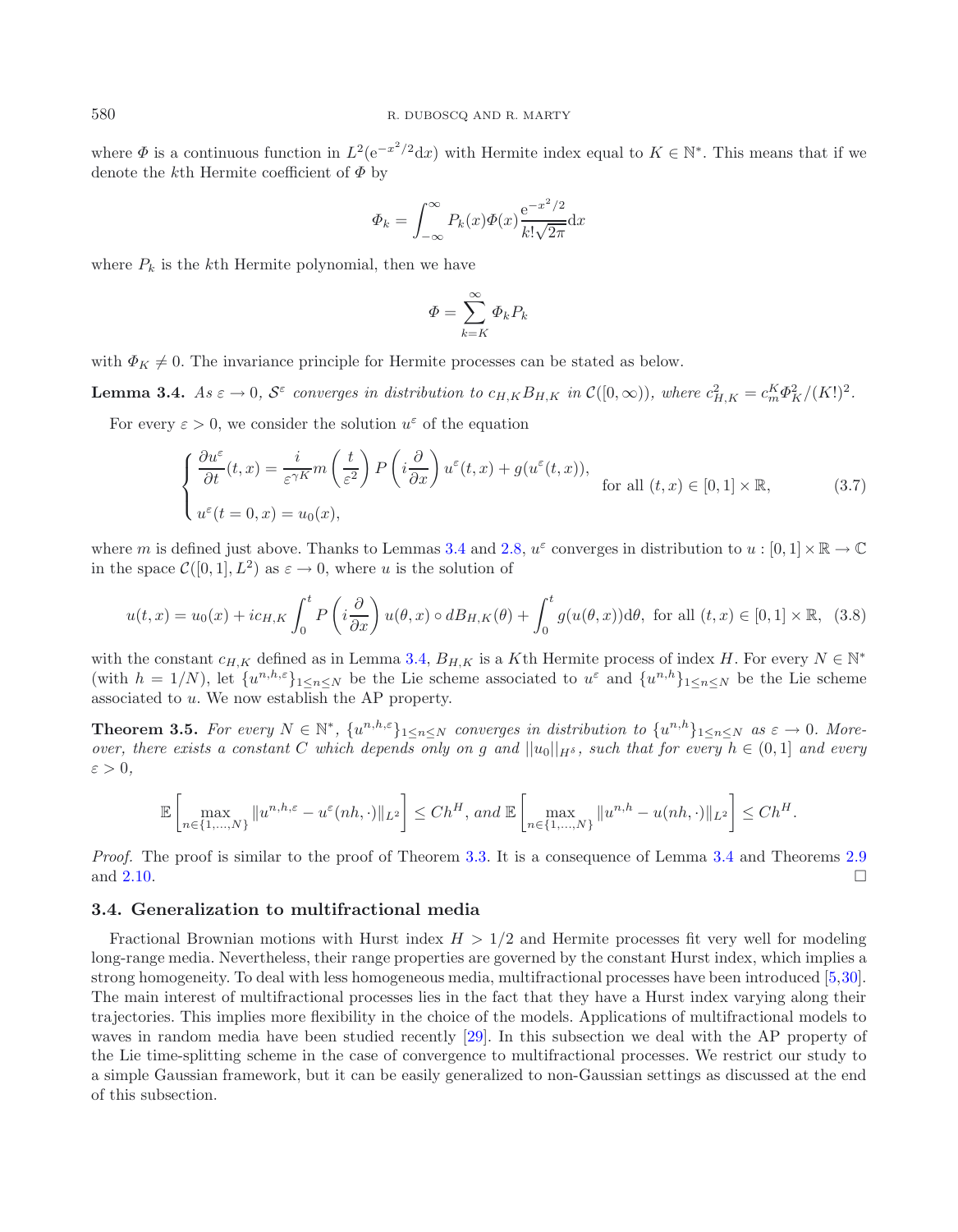Let  $m = \{m(t, H)\}_{(t, H) \in \mathbb{R} \times (1/2, 1)}$  be a Gaussian field. We assume that m is centered and satisfies for every compact set  $K \subset (1/2, 1),$ 

<span id="page-9-0"></span>
$$
\lim_{|t_1 - t_2| \to \infty} \sup_{(H_1, H_2) \in K^2} \left| R(H_1, H_2) - |t_1 - t_2|^{2 - H_1 - H_2} \mathbb{E}[m(t_1, H_1)m(t_2, H_2)] \right| = 0,
$$
\n(3.9)

where  $R: (1/2, 1)^2 \to (0, \infty)$  is a continuous function. This is long-range assumption in a multifractional setting. Let  $\mathcal{H} : [0, \infty) \to [a, b] \subset (1/2, 1)$  be a continuous function. We define  $\mathcal{S}^{\varepsilon} = {\{\mathcal{S}^{\varepsilon}(t)\}}_{t>0}$  such that for every  $t \geq 0$ ,

$$
\mathcal{S}^{\varepsilon}(t) = \int_0^{t/\varepsilon^2} \varepsilon^{2\mathcal{H}(\varepsilon^2 s)} m(s, \mathcal{H}(\varepsilon^2 s)) ds = \int_0^t \varepsilon^{2\mathcal{H}(s)-2} m(s/\varepsilon^2, \mathcal{H}(s)) ds.
$$

The following result establishes an invariance principle for Gaussian multifractional processes ([\[9](#page-17-20)], see [\[28,](#page-17-21) [29\]](#page-17-14) for generalizations and applications).

**Lemma 3.6.**  $As \varepsilon \to 0$ ,  $S^{\varepsilon}$  converges in distribution to a process  $S_H$  in  $\mathcal{C}([0,\infty))$ , where  $S_H$  is Gaussian, *centered and satisfies for all*  $t$  *and*  $s \geq 0$ *,* 

$$
\mathbb{E}\left[\mathcal{S}_{\mathcal{H}}(t)\mathcal{S}_{\mathcal{H}}(s)\right] = \int_0^t d\theta \int_0^s d\sigma R(\mathcal{H}(\theta), \mathcal{H}(\sigma)) |\theta - \sigma|^{\mathcal{H}(\theta) + \mathcal{H}(\sigma) - 2}.
$$

A detailed study of  $S_H$  can be found in [\[9](#page-17-20)]. In particular, it is proven that  $S_H$  satisfies the main properties of a multifractional process.

For every  $\varepsilon > 0$ , we consider the solution  $u^{\varepsilon} : [0, 1] \times \mathbb{R} \to \mathbb{C}$  of the equation

$$
\begin{cases} \frac{\partial u^{\varepsilon}}{\partial t}(t,x) = \frac{i}{\varepsilon^{2-2\mathcal{H}(s)}} m\left(\frac{s}{\varepsilon^{2}}, \mathcal{H}(s)\right) P\left(i\frac{\partial}{\partial x}\right) u^{\varepsilon}(t,x) + g(u^{\varepsilon}(t,x)),\\ u^{\varepsilon}(t=0,x) = u_{0}(x), \end{cases}
$$
 for all  $(t,x) \in [0,1] \times \mathbb{R}$ , (3.10)

where m is defined just above. Because of Lemmas [3.6](#page-9-0) and [2.8,](#page-4-2)  $u^{\varepsilon}$  converges in distribution to  $u : [0,1] \times \mathbb{R} \to \mathbb{C}$ in the space  $\mathcal{C}([0,1], L^2)$  as  $\varepsilon \to 0$ , where u is the solution of

$$
u(t,x) = u_0(x) + i \int_0^t P\left(i\frac{\partial}{\partial x}\right) u(\theta, x) \circ d\mathcal{S}_{\mathcal{H}}(\theta) + \int_0^t g(u(\theta, x)) d\theta, \text{ for all } (t, x) \in [0, 1] \times \mathbb{R}.
$$
 (3.11)

In the equation above,  $S_H$  is the multifractional process defined in Lemma [3.6.](#page-9-0) For every  $N \in \mathbb{N}^*$  (with  $h = 1/N$ ), let  $\{u^{n,h,\varepsilon}\}_{1\leq n\leq N}$  be the Lie scheme associated to  $u^{\varepsilon}$  and  $\{u^{n,h}\}_{1\leq n\leq N}$  be the Lie scheme associated to u. We have the following result.

**Theorem 3.7.** For every  $N \in \mathbb{N}^*$ ,  $\{u^{n,h,\varepsilon}\}_{1 \leq n \leq N}$  converges in distribution to  $\{u^{n,h}\}_{1 \leq n \leq N}$  as  $\varepsilon \to 0$ . More*over, there exists a constant* C which depends only on g and  $||u_0||_{H^{\delta}}$ , such that for every  $h \in (0,1]$  and every  $\varepsilon > 0$ ,

$$
\mathbb{E}\left[\max_{n\in\{1,\ldots,N\}}\|u^{n,h,\varepsilon}-u^{\varepsilon}(nh,\cdot)\|_{L^{2}}\right]\leq C h^{\inf\mathcal{H}}\text{ and }\mathbb{E}\left[\max_{n\in\{1,\ldots,N\}}\|u^{n,h}-u(nh,\cdot)\|_{L^{2}}\right]\leq C h^{\inf\mathcal{H}}.
$$

*Proof.* From the covariance of  $S_{\mathcal{H}}$ , we can easily deduce that there exists  $C > 0$  such that for all t and s,

$$
\mathbb{E}[(\mathcal{S}^{\varepsilon}(t) - \mathcal{S}^{\varepsilon}(s))^2] \le C|t - s|^{2\inf \mathcal{H}}.
$$

The remaining part of the proof is similar to the proof of Theorem [3.3.](#page-6-1)

To conclude this section, notice that we can also pursue the same study for non-Gaussian multifractional models by using Hermite processes and replacing Lemma [3.6](#page-9-0) for suitable limit theorems (see [\[28,](#page-17-21) [29\]](#page-17-14) for invariance principle for non-Gaussian multifractional processes).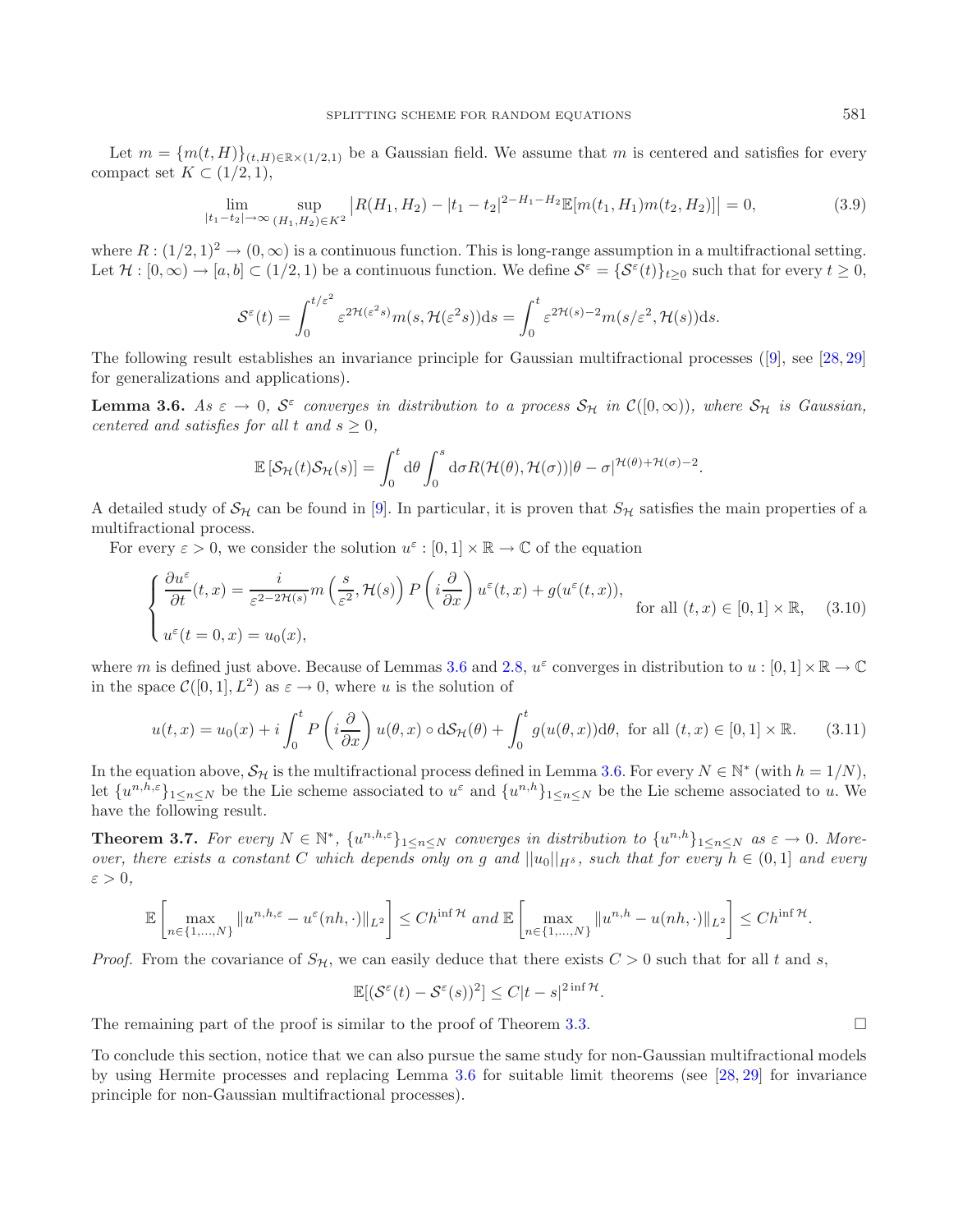582 R. DUBOSCQ AND R. MARTY

# <span id="page-10-0"></span>4. Proofs

# **4.1. Proof of Theorem [2.3](#page-2-5)**

Throughout this section, we consider a continuous sample path W of a given stochastic process. Notice that all the constants appearing in this proof are independent of  $W$ , even though the other quantities do depend on W. For the sake of simplicity, we assume that  $t_0 = 0$  and  $T = 1$ .

Let *Γ* be the application from  $C([0, 1], L^2)$  to itself such that for every  $U \in C([0, 1], L^2)$ ,

$$
\Gamma(U)(t,x) = X(0,t)u_0(x) + \int_0^t X(s,t)g(U(s,\cdot))(x)ds.
$$

We define the sequence  $\{U_j\}_{j\in\mathbb{N}} \in (C([0,1], L^2))^{\mathbb{N}}$  by  $U_0 := u_0$  and  $U_{j+1} := \Gamma(U_j)$  for all  $j > 0$ . Using a classical fixed-point procedure, we get the following result.

**Lemma 4.1.** *There exists a unique solution*  $u \in \mathcal{C}([0,1], L^2)$  *to* [\(2.6\)](#page-2-3)*.* 

*Proof.* Obviously, for every U and V in  $\mathcal{C}([0,1], L^2)$  and every  $t \in [0,1]$ ,

$$
\sup_{t' \in [0,t]} \| \Gamma(U(t')) - \Gamma(V(t')) \|_{L^2} \le \|g\|_{Lip} \int_0^t \sup_{t' \in [0,\theta]} \| U(t') - V(t') \|_{L^2} d\theta \tag{4.1}
$$

Moreover, since  $q(0) = 0$ , we have

<span id="page-10-1"></span>
$$
\sup_{t' \in [0,t]} \| \Gamma(U(t')) \|_{L^2} \leq \| u_0 \|_{L^2} + \| g \|_{Lip} \int_0^t \sup_{t' \in [0,\theta]} \| U(t') \|_{L^2} d\theta
$$

and thus

<span id="page-10-2"></span>
$$
\sup_{t \in [0,1]} \| \Gamma(U(t)) \|_{L^2} \leq \| u_0 \|_{L^2} \exp(||g||_{Lip}). \tag{4.2}
$$

We deduce from [\(4.1\)](#page-10-0) and [\(4.2\)](#page-10-1) that the sequence  $\{U_j\}_{j\in\mathbb{N}}$  is a Cauchy sequence in  $\mathcal{C}([0,1], L^2)$ . Then there exists a solution u to (2.6). The uniqueness is a direct consequence of (4.1). exists a solution u to  $(2.6)$ . The uniqueness is a direct consequence of  $(4.1)$ .

We now prove the estimates on the  $H^k$ -norm of the solution u. Let us first give the following useful lemma.

**Lemma 4.2.** *Let*  $n \geq 1$ ,  $\psi \in C^n(\mathbb{R}, \mathbb{R}^2)$  *and*  $\phi \in C^n(\mathbb{R}^2, \mathbb{R})$ *. There exists a constant*  $C > 0$  *such that for every*  $x \in \mathbb{R}$ ,

<span id="page-10-3"></span>
$$
\left| (\phi \circ \psi)^{(n)}(x) \right| \le C \sum_{k=1}^{n} \|\nabla^{k} \phi\|_{\infty} \sum_{\substack{1 \le l_1 \le \dots \le l_k \le n \\ l_1 + \dots + l_k = n}} \prod_{r=1}^{k} \left\| \psi^{(l_r)}(x) \right\| \tag{4.3}
$$

<span id="page-10-4"></span>**Remark 4.3.** In the previous result, remark that

$$
\sum_{k=1}^{n} \|\nabla^{k}\phi\|_{\infty} \sum_{\substack{1 \leq l_1 \leq \ldots \leq l_k \leq n \\ l_1 + \ldots + l_k = n}} \prod_{r=1}^{k} \left\|\psi^{(l_r)}(x)\right\| = \|\nabla\phi\|_{\infty} \left\|\psi^{(n)}(x)\right\| + \sum_{k=2}^{n} \|\nabla^{k}\phi\|_{\infty} \sum_{\substack{1 \leq l_1 \leq \ldots \leq l_k \leq n \\ l_1 + \ldots + l_k = n}} \prod_{r=1}^{k} \left\|\psi^{(l_r)}(x)\right\|
$$

The proof of Lemma [4.2](#page-10-2) is a direct consequence of Lemma [4.4](#page-10-3) stated just below and whose proof is omitted. It can be proven by induction.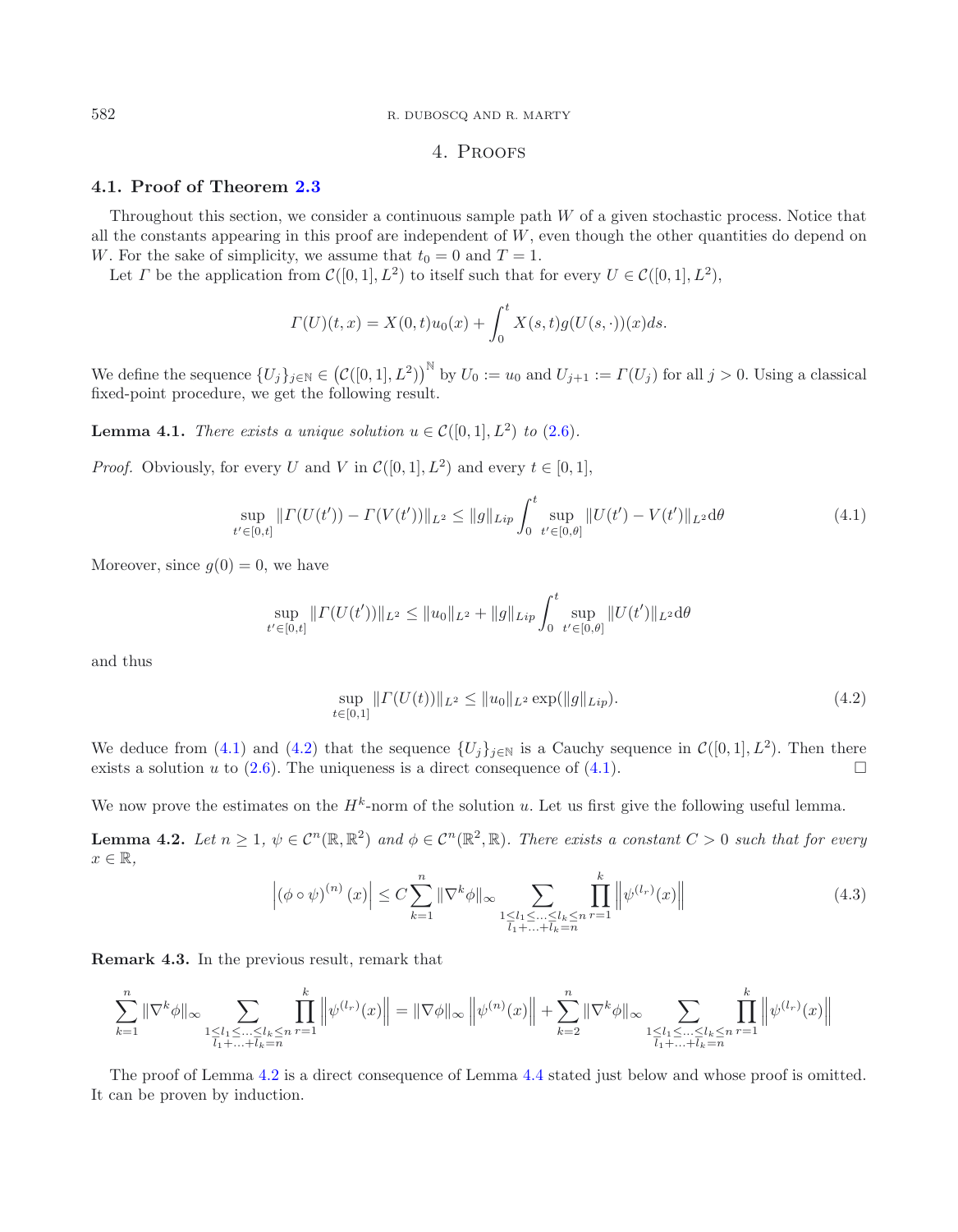**Lemma 4.4.** *Let*  $n \geq 1$ ,  $\psi = (\psi_1, \psi_2) \in C^n(\mathbb{R}, \mathbb{R}^2)$  *and*  $\phi \in C^n(\mathbb{R}^2, \mathbb{R})$ *. Then* 

<span id="page-11-0"></span>
$$
(\phi \circ \psi)^{(n)} = \sum_{\substack{j,k \geq 0 \\ 1 \leq j+k \leq n}} \sum_{\substack{1 \leq l_1 \leq \ldots \leq l_k \leq n \\ 1 \leq m_1 \leq \ldots \leq m_j \leq n}} w_{l_1,\ldots,m_1,\ldots} \left(\phi^{(k,j)} \circ \psi\right) \left(\prod_{r=1}^{k} \psi_1^{(l_r)}\right) \left(\prod_{r=1}^{j} \psi_2^{(m_r)}\right)
$$
(4.4)

*where all the coefficients*  $w_{l_1,...,m_1,...}$  *are integer.* 

We now establish the following lemma.

**Lemma 4.5.** *Let*  $u_0 \in H^n$ ,  $n \geq 1$ *. Then there exists a deterministic constant*  $C_n = C(g, \|u_0\|_{H^n})$  *depending only on*  $||u_0||_{H^n}$  *and* g *such that the solution* u of [\(2.6\)](#page-2-3) *satisfies* 

<span id="page-11-1"></span>
$$
\sup_{t \in [0,1]} \|u(t)\|_{H^n} \le C_n. \tag{4.5}
$$

The proof of Lemma [4.5](#page-11-0) is a direct consequence of Lemma [4.6](#page-11-1) stated just below.

**Lemma 4.6.** *Let*  $u_0 \in H^n$ ,  $n \geq 1$ *. Then there exists a deterministic constant*  $C_n = C(g, \|u_0\|_{H^n})$  *depending only on*  $||u_0||_{H^n}$  *and* g *such that for every*  $j \geq 1$ ,  $U_j$  *satisfies* 

$$
\sup_{t \in [0,1]} \|U_j(t)\|_{H^n} \le C_n. \tag{4.6}
$$

*Proof.* We prove by induction that for all  $n \in \mathbb{N}$  and  $j \in \mathbb{N}$ ,

<span id="page-11-2"></span>
$$
||U_{j+1}(t)||_{H^n} \le ||u_0||_{H^n} + c_n \int_0^t ||U_j(s)||_{H^n} ds
$$
\n(4.7)

where  $c_n$  depends on g and  $||u_0||_{H^n}$  so that the proof can be concluded by Gronwall's lemma. Inequality [\(4.7\)](#page-11-2) is obvious for all  $j \in \mathbb{N}$  and  $n = 1$ . We suppose that [\(4.7\)](#page-11-2) is true up to the rank  $n \geq 2$  and we consider  $u_0 \in H^{n+1}$ . Because of Lemma [4.2](#page-10-2) and Remark [4.3](#page-10-4) there exists  $C > 0$  such that for all  $j \in \mathbb{N}$ ,

$$
\left|\partial_x^{n+1} g(U_j)\right| \le C \sum_{k=1}^{n+1} \|\nabla^k g\|_{\infty} \sum_{\substack{1 \le l_1 \le \dots \le l_k \le n \\ l_1 + \dots + l_k = n+1}} \prod_{r=1}^k \left|\partial_x^{l_r} U_j\right|
$$
  

$$
\le C \|\nabla g\|_{\infty} \left|\partial_x^{n+1} U_j\right| + C \sum_{k=2}^{n+1} \|\nabla^k g\|_{\infty} \sum_{\substack{1 \le l_1 \le \dots \le l_k \le n \\ l_1 + \dots + l_k = n+1}} \prod_{r=1}^k \left|\partial_x^{l_r} U_j\right|
$$

Using the Sobolev inequality  $\|\phi\|_{L^{\infty}} \leq C \|\phi\|_{H^1}$ , we get

$$
\begin{aligned}\n\|\partial_x^{n+1}g(U_j)\|_{L^2} &\leq C\|\nabla g\|_{\infty} \left\|\partial_x^{n+1}U_j\right\|_{L^2} + C\sum_{k=2}^{n+1} \|\nabla^k g\|_{\infty} \sum_{\substack{1 \leq l_1 \leq \ldots \leq l_k \leq n \\ l_1 + \ldots + l_k = n+1}} \left\|\prod_{r=1}^k \partial_x^{l_r} U_j\right\|_{L^2} \\
&\leq C\|\nabla g\|_{\infty} \left\|\partial_x^{n+1} U_j\right\|_{L^2} + C\sum_{k=2}^{n+1} \|\nabla^k g\|_{\infty} \sum_{\substack{1 \leq l_1 \leq \ldots \leq l_k \leq n \\ l_1 + \ldots + l_k = n+1}} \left\|\partial_x^{l_1} U_j\right\|_{L^2} \prod_{r=2}^k \left\|\partial_x^{l_r} U_j\right\|_{L^{\infty}} \\
&\leq C\|\nabla g\|_{\infty} \left\|\partial_x^{n+1} U_j\right\|_{L^2} + C\sum_{k=2}^{n+1} \|\nabla^k g\|_{\infty} \sum_{\substack{1 \leq l_1 \leq \ldots \leq l_k \leq n \\ l_1 + \ldots + l_k = n+1}} \left\|U_j\right\|_{H^l_1} \prod_{r=2}^k \left\|U_j\right\|_{H^{l_r+1}}\n\end{aligned}
$$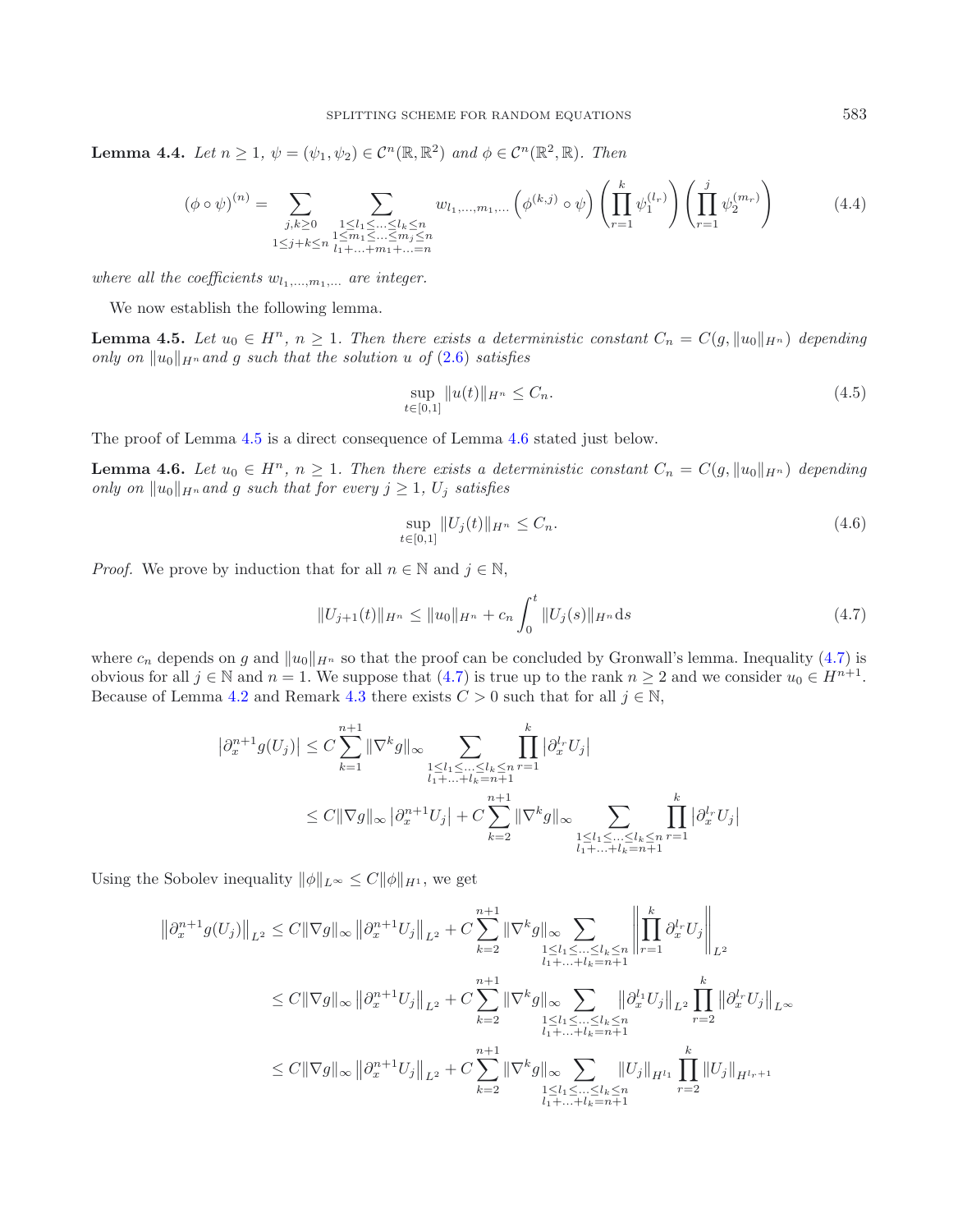In the last sum on the set  $\{1 \leq l_1 \leq \ldots \leq l_k \leq n; l_1+\ldots+l_k=n+1\}$ , at most one index from  $\{l_1, l_2+1, \ldots, l_k+1\}$ can be equal to  $n + 1$ . Moreover, by assumption, we have  $\sup_{\theta \in [0,1]} ||U_j(\theta)||_{H^l} \leq C_l$  for every  $l \in \{0,\ldots,n\}$ . We  $\theta \in [0,1]$ 

then get that for all  $t$ ,

<span id="page-12-1"></span>
$$
\left\|\partial_x^{n+1}U_{j+1}(t)\right\|_{L^2} \le \left\|\partial_x^{n+1}u_0\right\|_{L^2} + K\int_0^t \|U_j(\theta)\|_{H^{n+1}}d\theta,
$$

where K depends on g and  $||u_0||_{H^{n+1}}$ . Using [\(4.7\)](#page-11-2), we prove by induction that

$$
||U_{j+1}(t)||_{H^{n+1}} \leq ||u_0||_{H^{n+1}} + c_{n+1} \int_0^t ||U_j(\theta)||_{H^{n+1}} d\theta,
$$

where  $c_{n+1}$  depends on g and  $||u_0||_{H^{n+1}}$ . This concludes the proof.

#### **4.2. Proof of Theorem [2.4](#page-3-0)**

We now state some lemmas for the proof of Theorem [2.4.](#page-3-0) The first lemma deals with the boundedness of the splitting operators  $\{Z(t_0,t)\}_{t\in[t_0,1]}$  in  $H^k$  for  $t_0 \in [0,1]$  under some assumptions on g.

**Lemma 4.7.** *Let*  $v_0 \in L^2$ . If there exists  $k \in \mathbb{N}$  such that  $v_0 \in H^k$ , g is k times differentiable and its derivatives *up to the order* k are bounded, then there exists a (deterministic) constant  $C_{\infty,k} > 0$  *such that for every*  $(t_0, t) \in [0, 1]^2$  *satisfying*  $t_0 < t$  *we have* 

<span id="page-12-0"></span>
$$
\max_{\theta \in [t_0, t]} \|Z(t_0, \theta)v_0\|_{H^k} \le C_{\infty, k} \text{ and } \max_{\theta \in [t_0, t]} \|g(Z(t_0, \theta)v_0)\|_{H^k} \le C_{\infty, k}
$$

*The constant*  $C_{\infty,k}$  *depends only on*  $||u_0||_{H^k}$ .

*Proof.* We follow the same lines as the proof of Lemma [4.5](#page-11-0) (and Lem. [4.6\)](#page-11-1).

The two following lemmas provide useful estimates on the operators  $X$  and  $Z$ . Lemma [4.8](#page-12-0) essentially states the continuity of  $\{X(t_0,t)\}_{t\in[t_0,1]}$  for  $t_0 \in [0,1[$ .

**Lemma 4.8.** *Let*  $v_0 \in H^{\delta}$ *. There exists a constant*  $C_P$  *only depending on* P *such that for every*  $(t_0, t) \in [0, 1]^2$ *satisfying*  $t_0 < t$  *we have* 

$$
||X(t_0,t)v_0-v_0||_{L^2}\leq C_P|W(t)-W(t_0)||v_0||_{H^{\delta}}.
$$

<span id="page-12-2"></span>*Proof.* Using the estimate  $|\exp(ix) - 1|^2 \leq x^2$ , we get

$$
||X(t_0, t)v_0 - v_0||_{L^2}^2 = \int_{-\infty}^{+\infty} \left| \mathcal{F}(v_0)(\theta) \exp\left(-i(W(t) - W(t_0))P(\theta)\right) - \mathcal{F}(v_0)(\theta)\right|^2 d\theta
$$
  
\n
$$
\leq (W(t) - W(t_0))^2 \int_{-\infty}^{+\infty} |P(\theta)\mathcal{F}(v_0)(\theta)|^2 d\theta
$$
  
\n
$$
\leq C_P^2 (W(t) - W(t_0))^2 ||v_0||_{H^{\delta}}^2
$$

where, for instance,  $C_P^2 = \delta \sum_{j=0}^{o} p_j^2$  $\frac{2}{j}$ .

Finally, the Lemma stated below proves the Lipschitz property of the operators  $Z(t_0, t)$  (for  $t_0 < t$ ) from  $L^2$  to itself.

 $\Box$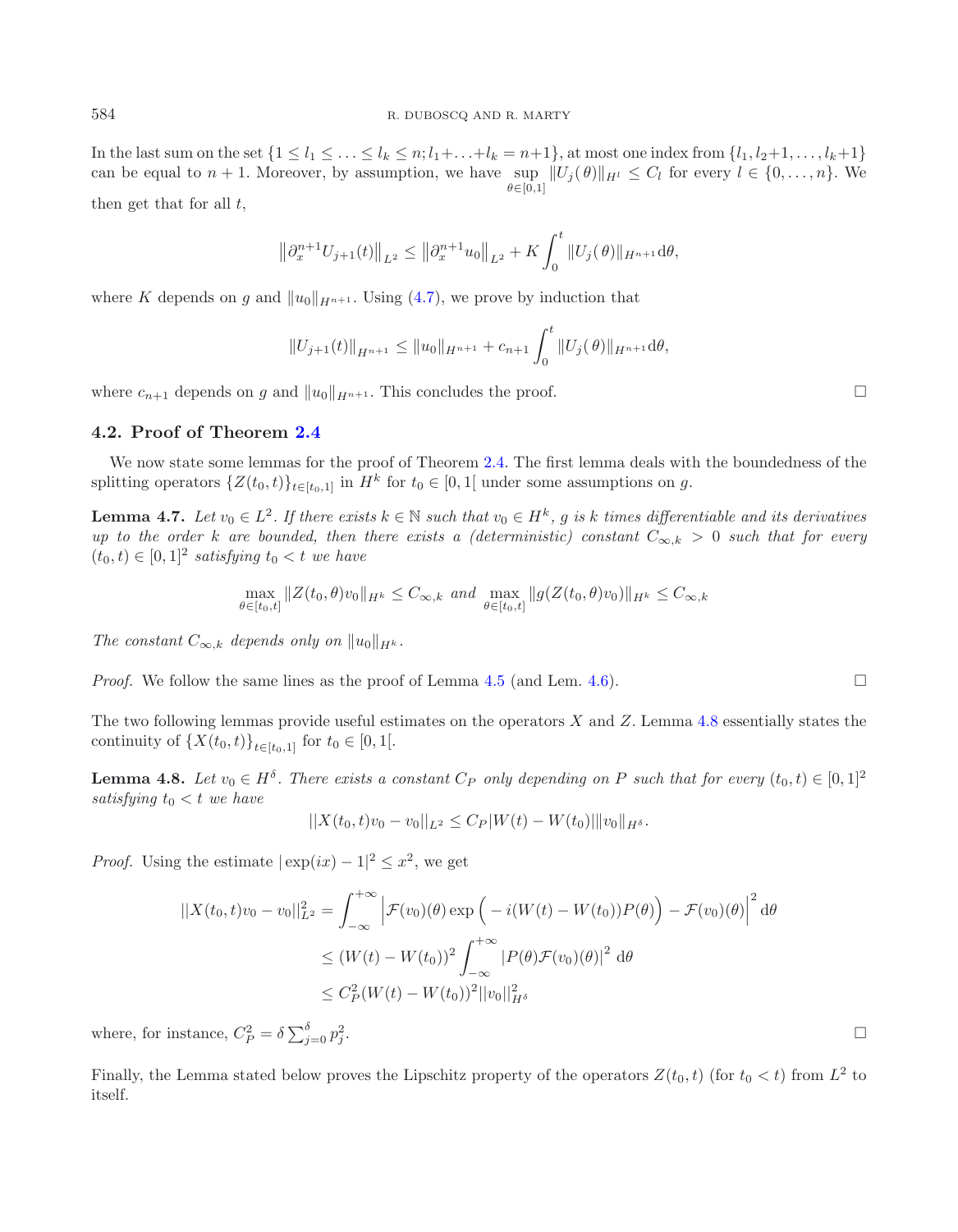**Lemma 4.9.** *Let*  $v_0, v_1 \in L^2$ . If there exists  $k \in \mathbb{N}$  such that  $v_0$  and  $v_1 \in H^k$ , g is k times differentiable and *its derivatives up to the order* k are bounded, then there exists a (deterministic) constant  $C_g > 0$  such that for  $every (t_0, t) \in [0, 1]^2$  *satisfying*  $t_0 < t$  *we have* 

$$
||Z(t_0,t)v_0 - Z(t_0,t)v_1||_{L^2} \le ||v_0 - v_1||_{L^2} \exp(C_g(t-t_0)).
$$

*The constant*  $C_q$  *depends only on g.* 

<span id="page-13-0"></span>*Proof.* Because of  $(2.5)$ , it is enough to prove that there exists a (deterministic) constant  $C_g > 0$  such that for every  $(t_0, t) \in [0, 1]^2$  satisfying  $t_0 < t$  we have

<span id="page-13-1"></span>
$$
||Y(t - t_0)v_0 - Y(t - t_0)v_1||_{L^2} \le ||v_0 - v_1||_{L^2} \exp(C_g(t - t_0)).
$$
\n(4.8)

<span id="page-13-3"></span>Since  $(2.7)$  and because g is Lipschitz, we have

$$
||Y(t - t_0)v_0 - Y(t - t_0)v_1||_{L^2} \le ||v_0 - v_1||_{L^2} + \int_{t_0}^t ||g(Y(\theta - t_0)v_0) - g(Y(\theta - t_0)v_1)||_{L^2}d\theta
$$
  

$$
\le ||v_0 - v_1||_{L^2} + ||g||_{Lip} \int_{t_0}^t ||Y(\theta - t_0)v_0 - Y(\theta - t_0)v_1||_{L^2}d\theta.
$$

We conclude by Gronwall's lemma.

To prove Theorem [2.4](#page-3-0) we deal with the local error of the scheme (Lem. [4.10\)](#page-13-0) and then we prove the estimate of the global error.

**Lemma 4.10.** *Let*  $v_0 \in H^{\delta}$ *. There exists a (deterministic) constant*  $C = C(g, ||v_0||_{H^{\delta}}) > 0$  *depending only on* g and  $||v_0||_{H^{\delta}}$  such that for every  $(t_0, t) \in [0, 1]^2$  satisfying  $t_0 < t$  we have

$$
||S(t_0,t)v_0 - Y(t-t_0)X(t_0,t)v_0||_{L^2} \leq C\mathcal{I}_W(t_0,t).
$$

*Proof.* Throughout the proof, the letter C stands for a deterministic constant, can vary from line to line and depends only on P, g and  $||v_0||_{H^{\delta}}$ . First, we remark that

$$
Z(t_0, t)v_0 = Y(t - t_0)X(t_0, t)v_0 = X(t_0, t)v_0 + \int_{t_0}^t g(Y(\theta - t_0)X(t_0, t)v_0)d\theta.
$$
\n(4.9)

<span id="page-13-2"></span>Thus, we have, using  $(2.6)$  and  $(4.9)$ ,

$$
S(t_0, t)v_0 - Z(t_0, t)v_0 = R_1(t_0, t) + R_2(t_0, t) + R_3(t_0, t)
$$
\n(4.10)

where

$$
R_1(t_0, t) = \int_{t_0}^t X(\theta, t) \{ g(S(t_0, \theta)v_0) - g(Z(t_0, \theta)v_0) \} d\theta,
$$
  
\n
$$
R_2(t_0, t) = \int_{t_0}^t X(\theta, t) g(Z(t_0, \theta)v_0) - g(Z(t_0, \theta)v_0) d\theta,
$$
  
\n
$$
R_3(t_0, t) = \int_{t_0}^t (g(Z(t_0, \theta)v_0) - g(Y(\theta - t_0)X(t_0, t)v_0)) d\theta
$$
  
\n
$$
= \int_{t_0}^t (g(Y(\theta - t_0)X(t_0, \theta)v_0) - g(Y(\theta - t_0)X(t_0, t)v_0)) d\theta
$$

$$
\Box
$$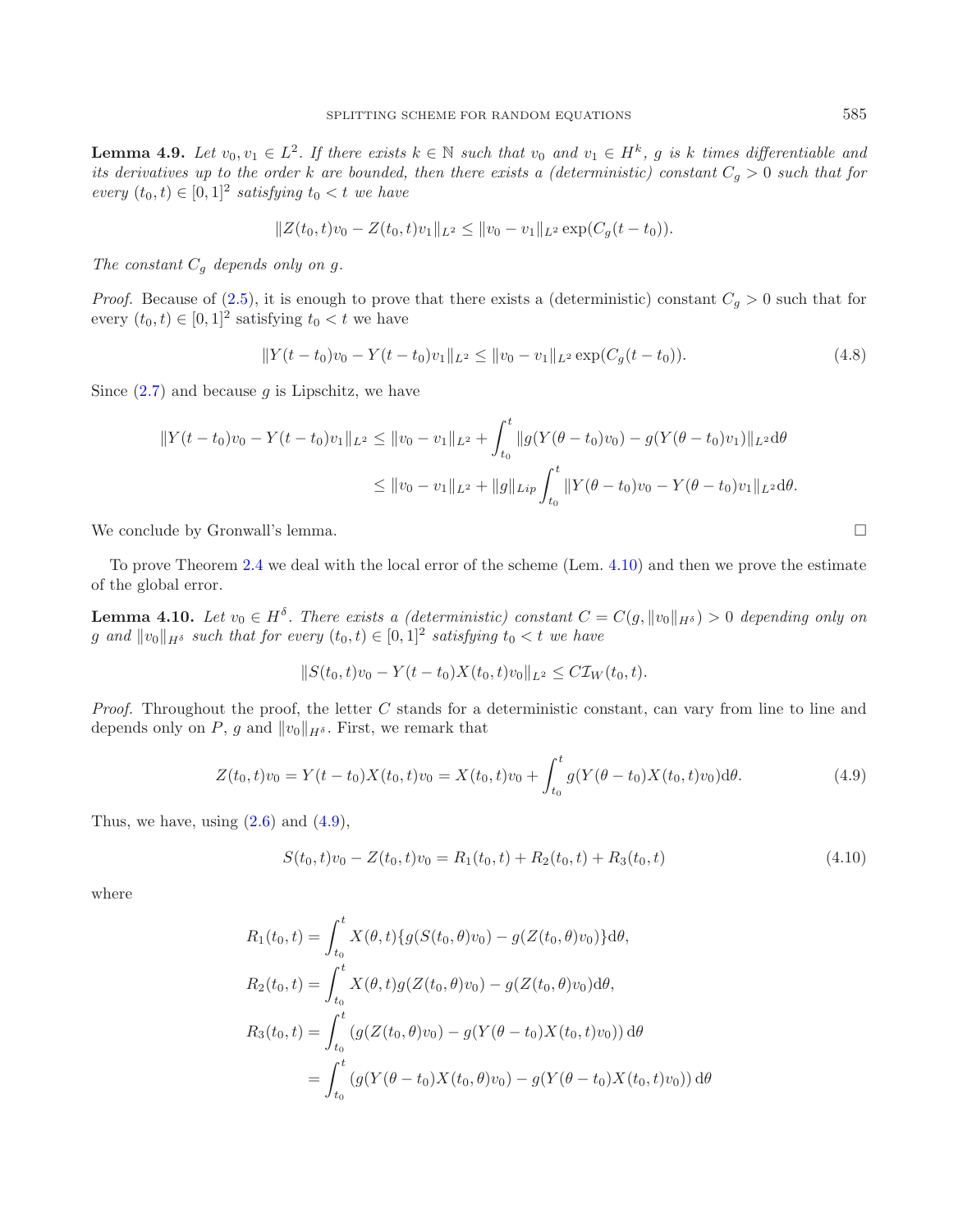Because of  $(2.5)$ , we have

$$
||R_1(t_0,t)||_{L^2} \le ||g||_{Lip} \int_{t_0}^t ||S(t_0,\theta)v_0 - Z(t_0,\theta)v_0||_{L^2} d\theta.
$$
 (4.11)

<span id="page-14-0"></span>Since Lemmas [4.8](#page-12-0) and [4.7](#page-12-1) we have

$$
||R_2(t_0, t)||_{L^2} \le C \int_{t_0}^t |W(t) - W(\theta)||g(Z(z_0, z')v_0)||_{L^2} d\theta
$$
  
 
$$
\le C \left(\int_{t_0}^t |W(t) - W(\theta)| d\theta\right) \max_{s \in [t_0, t]} ||g(Z(t_0, s)v_0)||_{L^2}.
$$
 (4.12)

<span id="page-14-1"></span>From Lemmas [4.8](#page-12-0) and [4.9](#page-12-2) we obtain that

$$
||R_3(t_0, t)||_{L^2} \le \int_{t_0}^t ||g(Z(t_0, \theta)v_0) - g(Y(\theta - t_0)X(t_0, t)v_0)||_{L^2} d\theta
$$
  
\n
$$
\le C \int_{z_0}^z ||X(t_0, \theta)v_0 - X(t_0, t)v_0||_{L^2} d\theta
$$
  
\n
$$
\le C \left(\int_{t_0}^t |W(t) - W(\theta)| d\theta\right).
$$
\n(4.13)

Then, by  $(4.10)–(4.12)$  $(4.10)–(4.12)$  $(4.10)–(4.12)$  and  $(4.13)$ , for every  $(t_0, t) \in [0, 1]^2$  satisfying  $t_0 < t$  we get

$$
||S(t_0,t)v_0 - Z(t_0,t)v_0||_{L^2} \leq C \int_{t_0}^t |W(t) - W(\theta)| d\theta + ||g||_{Lip} \int_{t_0}^t ||S(t_0,\theta)v_0 - Z(t_0,\theta)v_0||_{L^2} d\theta.
$$

<span id="page-14-2"></span>We complete the proof by using the modified Gronwall lemma recalled below (Lem. [4.11\)](#page-14-2).  $\Box$ 

**Lemma 4.11** (Modified Gronwall lemma)**.** *Let* φ *and* f *be two nonnegative functions defined on an interval* [a, b]. We assume that there exists a constant  $c > 0$  such that for every  $t \in [a, b]$ ,  $\phi(t) \leq f(t) + c \int_a^t \phi(\theta) d\theta$ .<br>Then for every  $t \in [a, b]$ ,  $\phi(t) \leq f(t) + c \int_a^t \phi(\theta) d\theta$ . *Then, for every*  $t \in [a, b]$ ,  $\phi(t) \leq f(t) + ce^{ct} \int_a^t e^{-c\theta} f(\theta) d\theta$ .

**Remark 4.12.** Remark that we do not assume f to be increasing.

Now we prove Theorem [2.4.](#page-3-0)

*Proof of Theorem* [2.4](#page-3-0)*.* We write

$$
u_n^h - u(nh, \cdot) = \sum_{j=1}^n \left( Z^{n,h} \dots Z^{j,h} S^{j-1,h} \dots S^{1,h} u_0 - Z^{n,h} \dots Z^{j+1,h} S^{j,h} \dots S_1^h u_0 \right).
$$

From Lemma [4.9,](#page-12-2) there exists a (deterministic) constant  $C_g > 0$  depending only on g such that

$$
||u^{n,h} - u(nh, \cdot)||_{L^2} \le \sum_{j=1}^n e^{C_g(n-j)}||(Z^{j,h} - S^{j,h})S^{j-1,h} \dots S^{1,h}u_0||_{L^2}.
$$

By Lemmas [4.10](#page-13-0) and [2.3,](#page-2-5) there exists a (deterministic) constant  $C(g, ||u_0||_{H<sup>\delta</sup>}) > 0$  depending only on g and  $||u_0||_{H^{\delta}}$  such that

$$
\max_{n \in \{1, ..., N\}} ||u^{n,h} - u(nh, \cdot)||_{L^2} \le C(g, ||u_0||_{H^{\delta}}) \sum_{j=1}^N \mathcal{I}_W((j-1)h, jh).
$$

This concludes the proof.  $\Box$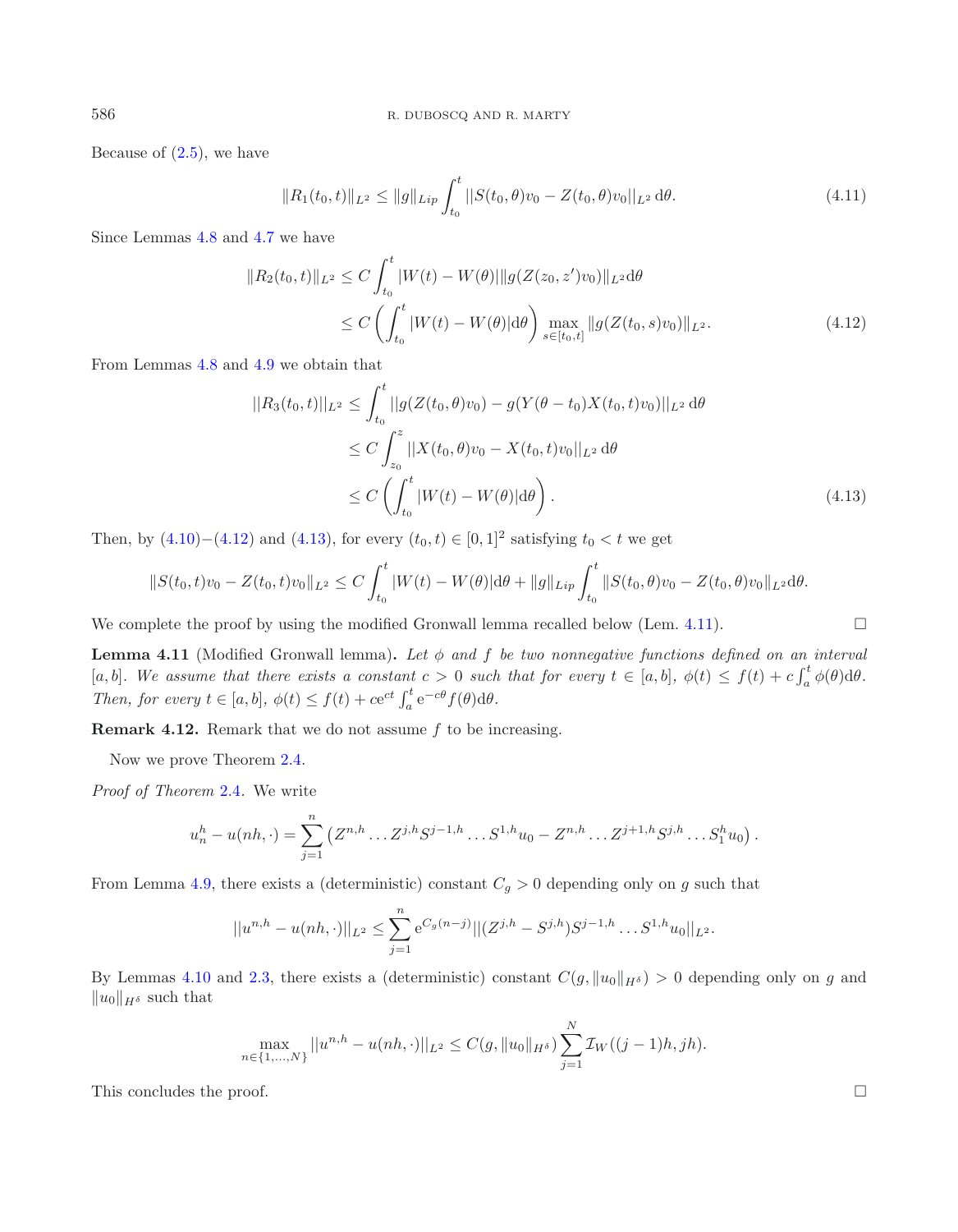# **4.3. Proof of the asymptotic-preserving property**

We first prove Theorem [2.8](#page-4-2) which deals with the continuity of the solution with respect to W.

*Proof of Theorem* [2.8](#page-4-2). Let  $w_1$  and  $w_2$  in  $\mathcal{C}([0,1],\mathbb{R})$ . We have

$$
u_{w_1}(t,x) - u_{w_2}(t,x) = X_{w_1}(0,t)u_0(x) - X_{w_2}(0,t)u_0(x) + \int_0^t (X_{w_1}(\theta, t) - X_{w_2}(\theta, t))g(u_{w_1}(\theta, x)) d\theta
$$

$$
+ \int_0^t X_{w_2}(\theta, t)(g(u_{w_1}(\theta, x)) - g(u_{w_2}(\theta, x))) d\theta.
$$

Taking the  $L^2$ –norm, we get

$$
||u_{w_1}(t) - u_{w_2}(t)||_{L^2} \le ||X_{w_1 - w_2}(0, t)u_0 - u_0||_{L^2} + \int_0^t ||(X_{w_1}(\theta, t) - X_{w_2}(\theta, t))g(u_{w_1}(\theta))||_{L^2} d\theta
$$
  
+ 
$$
\int_0^t ||X_{w_2}(\theta, t)(g(u_{w_1}(\theta)) - g(u_{w_2}(\theta)))||_{L^2} d\theta.
$$

From Lemma [4.8,](#page-12-0) we get

$$
||X_{w_1}(0,t)u_0 - X_{w_2}(0,t)u_0||_{L^2} + \int_0^t ||(X_{w_1}(\theta,t) - X_{w_2}(\theta,t))g(u_{w_1}(\theta))||_{L^2} d\theta
$$
  
\n
$$
= ||X_{w_1}(0,t)u_0 - X_{w_2}(0,t)u_0||_{L^2} + \int_0^t ||X_{w_1 - w_2}(\theta,t)g(u_{w_1}(\theta)) - g(u_{w_1}(\theta))||_{L^2} d\theta
$$
  
\n
$$
\leq ||w_1 - w_2||_{\infty} (||u_0||_{H^{\delta}} + 2 \int_0^t ||g(u_{w_1}(\theta))||_{H^{\delta}} d\theta \leq C ||w_1 - w_2||_{\infty}
$$

where the constant  $C > 0$  only depends on  $g$  and  $||u_0||_{H^{\delta}}$ . Moreover,

$$
\int_0^t ||X_{w_2}(\theta, t)(g(u_{w_1}(\theta)) - g(u_{w_2}(\theta)))||_{L^2} d\theta = \int_0^t ||g(u_{w_1}(\theta)) - g(u_{w_2}(\theta))||_{L^2} d\theta
$$
  

$$
\leq ||\nabla g||_{\infty} \int_0^t ||u_{w_1}(\theta) - u_{w_2}(\theta)||_{L^2} d\theta.
$$

Then, we obtain

$$
||u_{w_1}(t) - u_{w_2}(t)||_{L^2} \leq C||w_1 - w_2||_{\infty} + ||\nabla g||_{\infty} \int_0^t ||u_{w_1}(\theta) - u_{w_2}(\theta)||_{L^2} d\theta.
$$

By Gronwall's lemma,

$$
\sup_{t\in[0,1]}||u_{w_1}(t)-u_{w_2}(t)||_{L^2}\leq C \exp(||\nabla g||_{\infty})||w_1-w_2||_{\infty},
$$

which concludes the proof.

We then prove Theorem [2.9](#page-4-3) which states the continuity of the splitting scheme with respect to W.

*Proof of Theorem* [2.9](#page-4-3). By induction, it is enough to show that there exists  $C > 0$  such for all  $j = 1, ..., N$  and  $(w_1, w_2)$  in  $\mathcal{C}([0, 1], \mathbb{R})^2$ ,

$$
||u_{w_1}^{j,h} - u_{w_2}^{j,h}||_{L^2} \le C||u_{w_1}^{j-1,h} - u_{w_2}^{j-1,h}||_{L^2} + C||w_1 - w_2||_{\infty}.
$$
\n(4.14)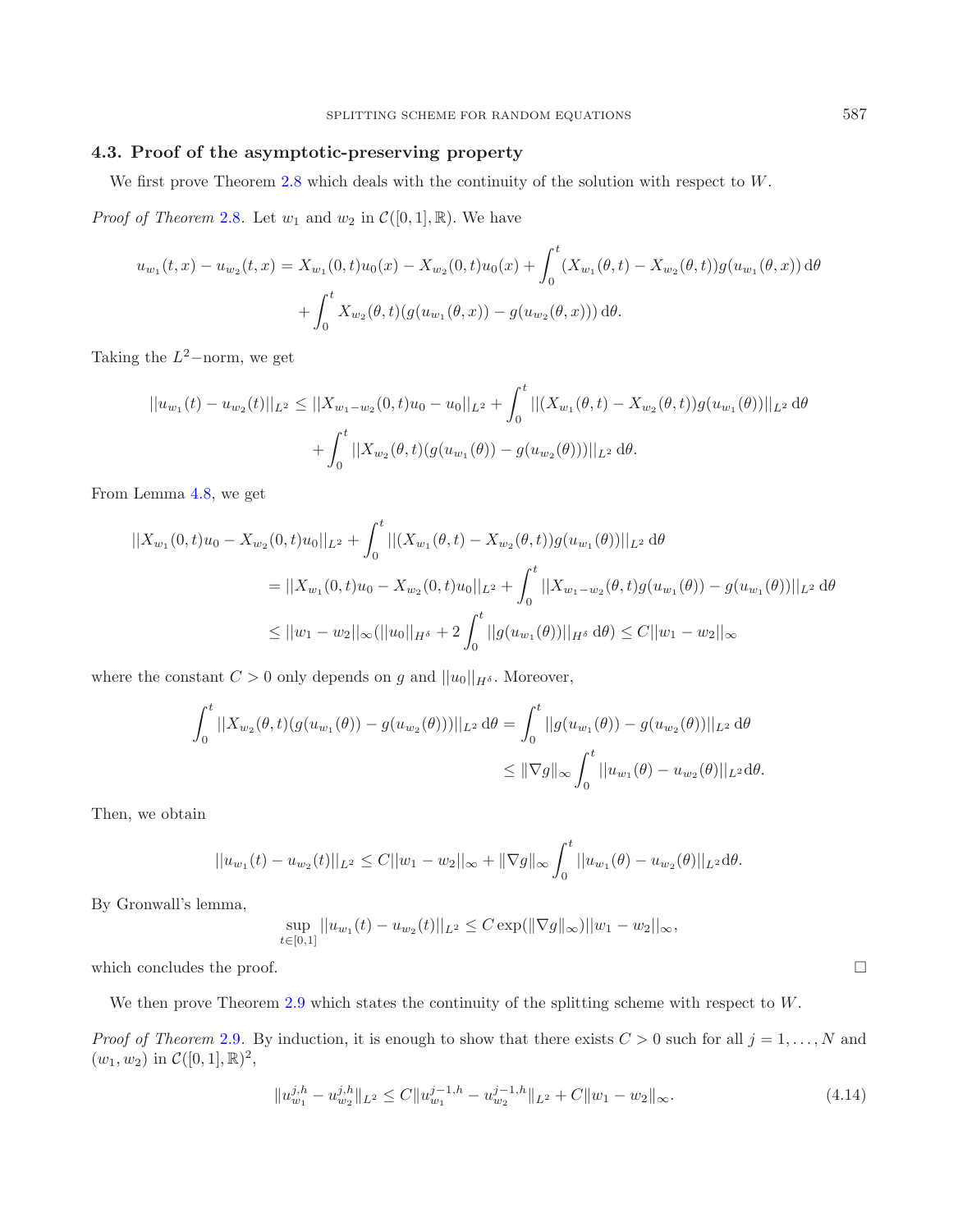Throughout this proof, C stands for a positive constant which depends on  $||u_0||_{H^{\delta}}$ , g and N and can vary from line to line. We have, using [\(4.9\)](#page-13-1),

$$
u_{w_1}^{j,h} - u_{w_2}^{j,h} = X_{w_1}^{j,h} u_{w_1}^{j-1,h} - X_{w_2}^{j,h} u_{w_2}^{j-1,h}
$$
  
+ 
$$
\int_{(j-1)h}^{jh} \left( g(Y(\theta - (j-1)h)X_{w_1}^{j,h} u_{w_1}^{j-1,h}) - g(Y(\theta - (j-1)h)X_{w_2}^{j,h} u_{w_2}^{j-1,h}) \right) d\theta.
$$

Taking the  $L^2$ –norm, because q is Lipschitz and using [\(4.8\)](#page-13-3), we get

$$
||u_{w_1}^{j,h} - u_{w_2}^{j,h}||_{L^2} \le ||X_{w_1}^{j,h}u_{w_1}^{j-1,h} - X_{w_2}^{j,h}u_{w_2}^{j-1,h}||_{L^2} + \int_{(j-1)h}^{jh} \left\| g(Y(\theta - (j-1)h)X_{w_1}^{j,h}u_{w_1}^{j-1,h}) - g(Y(\theta - (j-1)h)X_{w_2}^{j,h}u_{w_2}^{j-1,h}) \right\|_{L^2} d\theta.
$$
  

$$
\le C ||X_{w_1}^{j,h}u_{w_1}^{j-1,h} - X_{w_2}^{j,h}u_{w_2}^{j-1,h}||_{L^2}.
$$

Because of Lemmas [4.5](#page-11-0) and [4.8,](#page-12-0) proceeding as in the proof of Theorem [2.8,](#page-4-2) we obtain

$$
||u_{w_1}^{j,h} - u_{w_2}^{j,h}||_{L^2} \leq C||X_{w_1}^{j,h}(u_{w_1}^{j-1,h} - u_{w_2}^{j-1,h})||_{L^2} + C||X_{w_1}^{j,h}u_{w_2}^{j-1,h} - X_{w_2}^{j,h}u_{w_2}^{j-1,h}||_{L^2}
$$
  

$$
\leq C||u_{w_1}^{j-1,h} - u_{w_2}^{j-1,h}||_{L^2} + C||w_1 - w_2||_{\infty}.
$$

This concludes the proof.  $\Box$ 

Finally we prove Theorem [2.9](#page-4-3) which establishes the uniform convergence of the splitting scheme when the time step goes to 0.

*Proof of Theorem* [2.10](#page-4-1)*.* By Theorem [2.4](#page-3-0) and Remark [2.5,](#page-3-3) there exists a constant C which depends only on g and  $||u_0||_{H^{\delta}}$ , such that for every  $h \in (0,1]$  and every  $\varepsilon \geq 0$ ,

$$
\mathbb{E}\left[\max_{n\in\{1,\ldots,N\}}\|u_{W^{\varepsilon}}^{n,h}-u_{W^{\varepsilon}}(nh,\cdot)\|_{L^{2}}\right]\leq C\sum_{n=1}^{N}\mathbb{E}\left[\mathcal{I}_{W^{\varepsilon}}((n-1)h,nh)\right].\tag{4.15}
$$

<span id="page-16-6"></span>By Hölder's inequality and  $(2.13)$ , we have

$$
\mathbb{E}[\mathcal{I}_{W^{\varepsilon}}((n-1)h,nh)] \leq \int_{(n-1)h}^{nh} \left( \mathbb{E}[|W^{\varepsilon}(nh) - W^{\varepsilon}(\theta)|^{\gamma}]^{1/\gamma} + \int_{(n-1)h}^{\theta} \mathbb{E}[|W^{\varepsilon}(\theta) - W^{\varepsilon}(\sigma)|^{\gamma}]^{1/\gamma} d\sigma \right) d\theta
$$
  

$$
\leq C'h^{1+\beta/\gamma}
$$

where C' is a constant. Combining the last inequality with  $(4.15)$  we conclude the proof.  $\Box$ 

#### **REFERENCES**

- [1] G.P. Agrawal, *Nonlinear Fiber Optics*, 3rd edition. Academic Press, San Diego (2001).
- <span id="page-16-2"></span>[2] G. Bal and L. Ryzhik, Time splitting for wave equations in random media. *ESAIM: M2AN* **38** (2004) 961–988
- <span id="page-16-3"></span>[3] G. Bal and L. Ryzhik, Time splitting for the Liouville equation in a random medium. *Commun. Math. Sci.* **2** (2004) 515–534.
- <span id="page-16-1"></span>[4] W. Bao, S. Jin and P.A. Markowich, On time-splitting spectral approximations for the Schrödinger equation in the semiclassical regime. *J. Comput. Phys.* **175** (2002) 487–524.
- <span id="page-16-5"></span>[5] A. Benassi, S. Jaffard and D. Roux, Gaussian processes and Pseudodifferential Elliptic operators. *Rev. Math. Iberoam.* **13** (1997) 19–89.
- <span id="page-16-0"></span>[6] C. Besse, B. Bidégaray and S. Descombes, Order estimates in time of splitting methods for the nonlinear Schrödinger equation. *SIAM J. Numer. Anal.* **40** (2002) 26–40.
- <span id="page-16-4"></span>[7] C. Besse, R. Carles and F. Mehats, An asymptotic preserving scheme based on a new formulation for NLS in the semiclassical limit. *Multiscale Model. Simul.* **11** (2013) 1228–1260.
- [8] P. Billingsley, *Convergence of Probability Measures*. Wiley (1968).